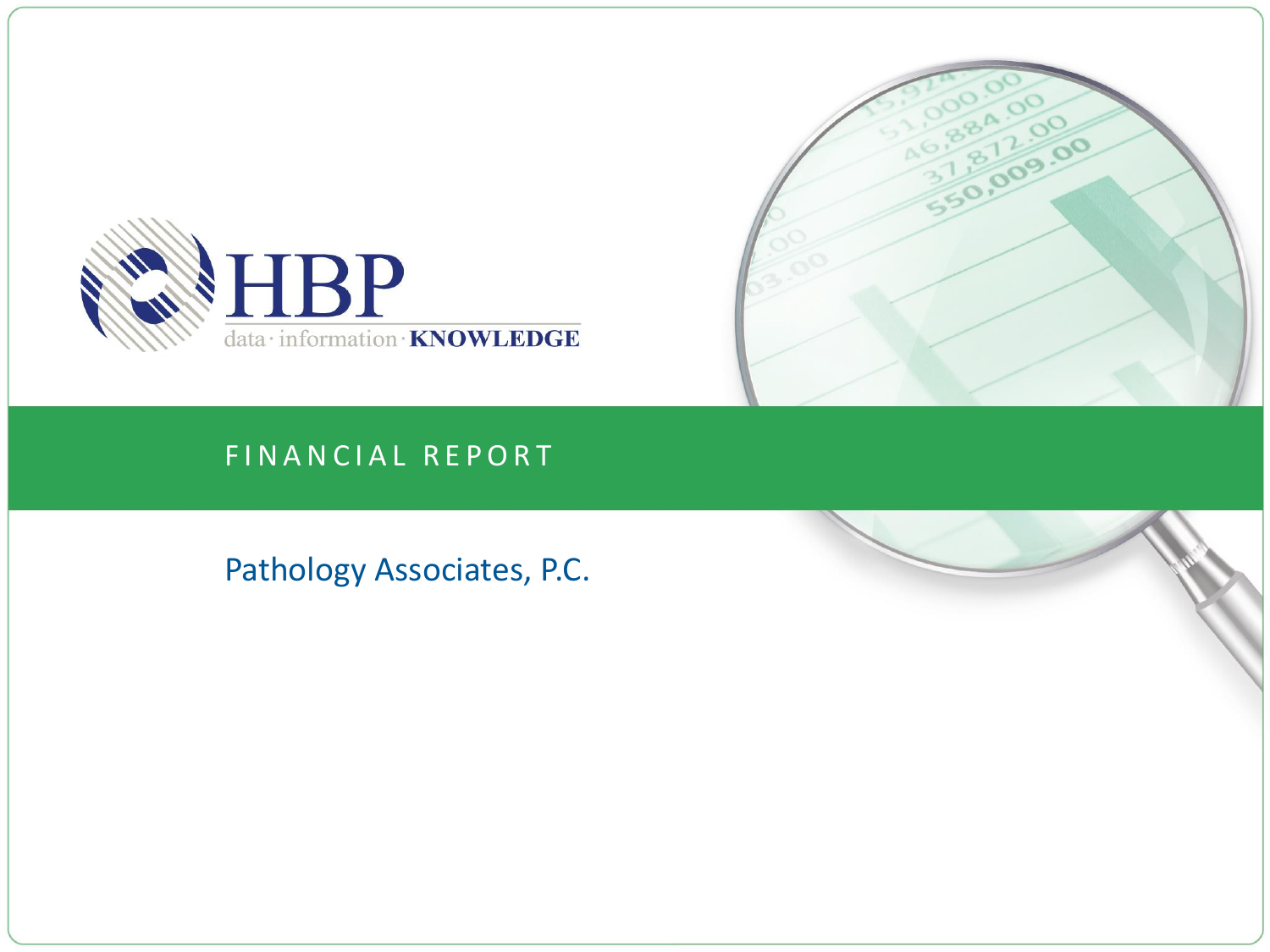# Table of Contents

| <b>Financial Reporting Package</b>          | 4  |
|---------------------------------------------|----|
| Month in Review                             | 5  |
| Year-to-Date Net Revenue Analysis           | 6  |
| Financial Summary – Income Display          | 8  |
| Financial Summary – Expenses and Net Profit | 9  |
| Income Before MD Bonus                      | 12 |
| <b>Total Compensation by MD</b>             | 13 |
| <b>MD Practice Plans</b>                    | 14 |
| <b>Balance Sheet</b>                        | 15 |
| <b>Statement of Income</b>                  | 17 |
| Statement of Expenses - MD                  | 18 |
| Statement of Expenses - Operating           | 19 |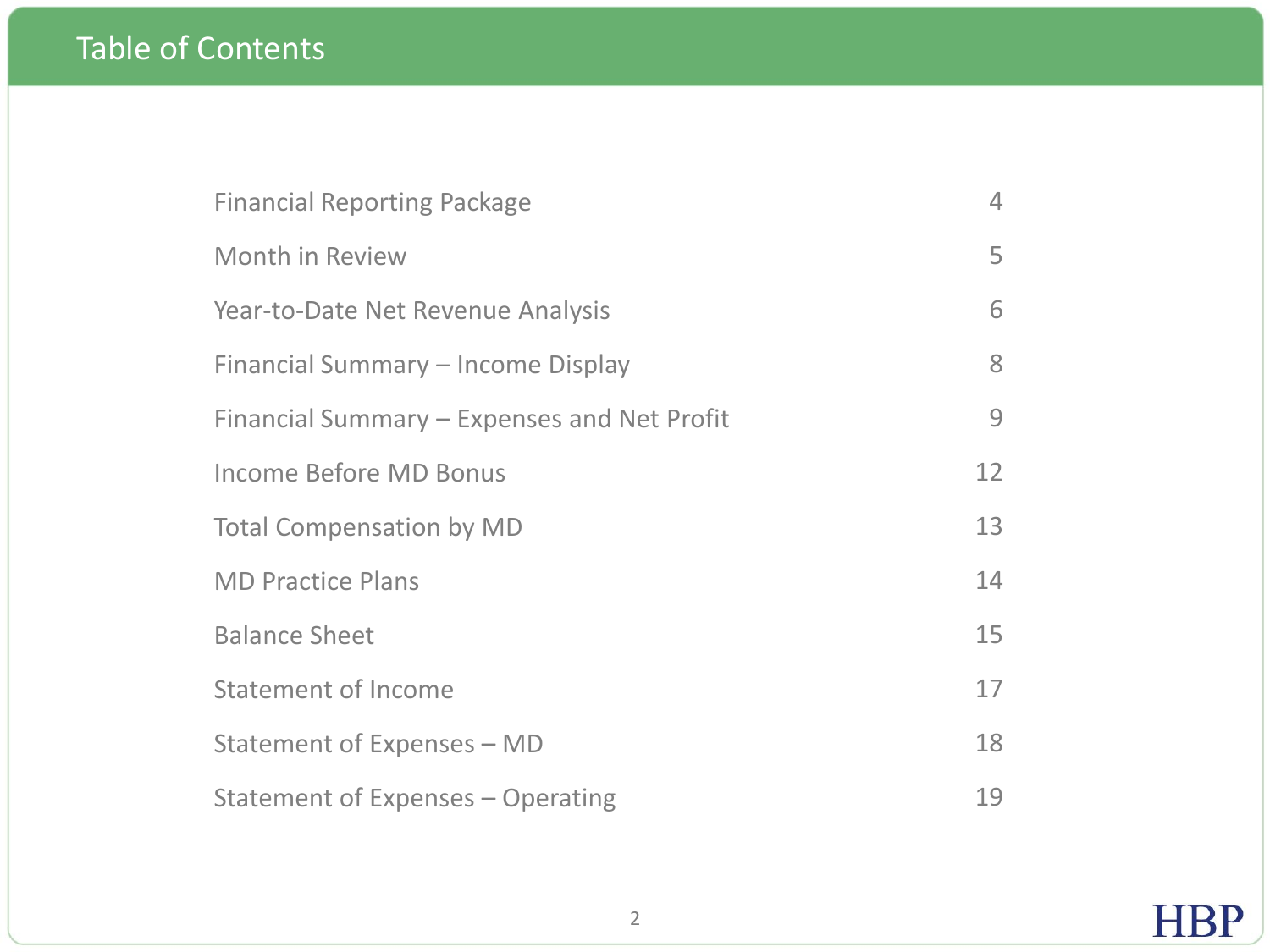# Table of Contents

# Appendices

| А. | <b>Cash Transaction Log</b>                   | 21 |
|----|-----------------------------------------------|----|
| Β. | Display of Advisory Fees                      | 22 |
| C. | <b>Technical Cost Recovery Summary</b>        | 23 |
| D. | Individual MD Expense Detail                  | 24 |
| Е. | Individual MD Costs for CME, License and Dues | 25 |
| F. | Disability Insurance, by Physician            | 26 |
| G. | <b>Schedule of Part A Payments</b>            | 27 |
| Η. | <b>Interest Income and Bank Fees</b>          | 28 |
| Ι. | Malpractice Insurance Detail by MD and entity | 29 |
| J. | <b>Employee Payroll Display</b>               | 30 |
| К. | <b>Special Accounts Receivable</b>            | 31 |
| L. | Retirement Plan Funding by MD                 | 32 |
|    | M. Salaries and Bonuses - displayed           | 33 |

**HBP**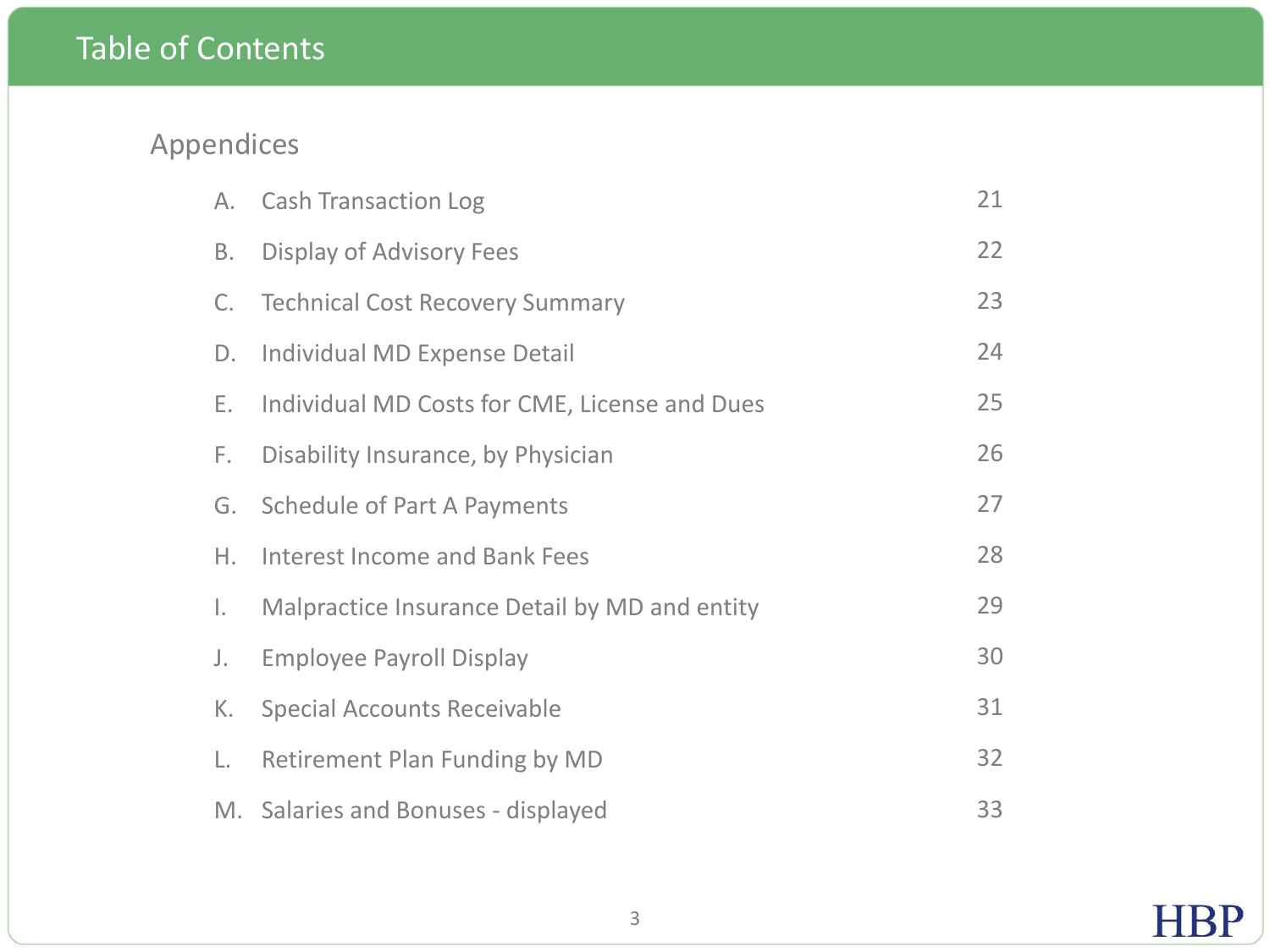# **Financial Reporting Package**

### **The HBP monthly report includes:**

- *1. Month in Review (Page 5)*
	- a. This is a one-page Executive Summary that shows
		- o Income by major source (Part A, Part B, Other Sources)
		- o Expenses by major categories
		- o Profit before Bonus and Retirement
		- o Net Profit
	- b. The Financial Budget along with the Variance is indicated
	- c. HBP includes "POP UP" notes providing reasons for variances

### *2. Year-to-Date Net Revenue Analysis (Page 6)*

- a. The current year is compared with the prior year on a YTD basis
- b. Income is for all categories and is net of refunds.
- c. The amount available to the Practice is reflected.
- d. Expenses are distributed between **Management, Billing and Operating Costs**
- e. Most important is the amount available as a percent of all expenses (Goal =  $85\%$ )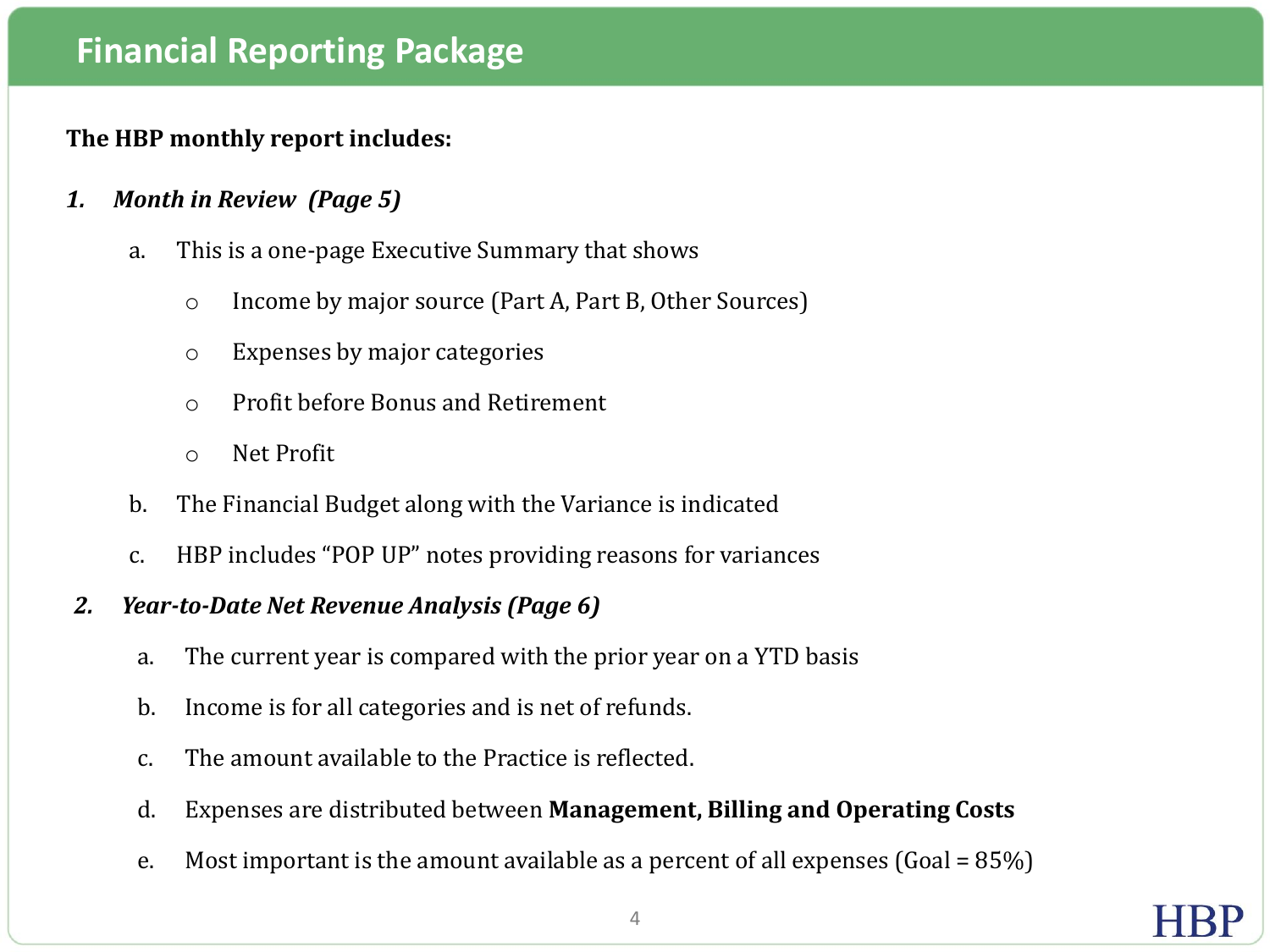# **HBP Sample – Month in Review**

# **Month In Review**

*July* 

| Income:                        | <b>Actual</b> | <b>Budget</b> | Variance    |                                                                                      |
|--------------------------------|---------------|---------------|-------------|--------------------------------------------------------------------------------------|
| Hospital Part A                | \$10,800.00   | \$10,800.00   | \$0.00      |                                                                                      |
| Direct Patient Services        | 48,334.68     | 48,510.00     | (175.32)    | Monthly Summary is an "At a<br>glance" look at Practice Results<br>for current month |
| Direct Patient Services-Other  | 9,197.22      | 8,460.00      | 737.22      |                                                                                      |
| <b>Other Revenue</b>           | 1,254.38      | 1,084.00      | 170.38      |                                                                                      |
| <b>Total Net Revenues</b>      | \$69,586.28   | \$68,854.00   | \$732.28    |                                                                                      |
|                                |               |               |             |                                                                                      |
| <b>Expenses:</b>               |               |               |             |                                                                                      |
| ∥MD Costs                      | \$32,669.10   | \$35,360.25   | \$2,691.15  | "Pop-up Boxes" provide                                                               |
| Management, Billing and Finand | 10,265.75     | 10,523.00     | 257.25      | explanations for variances.<br>Example:                                              |
| Advisors (Legal & Accounting)  | 3,137.50      | 1,000.00      | (2, 137.50) | Extra legal payment for<br>negotiations                                              |
| Operating                      | 1,010.10      | 184.00        | (826.10)    |                                                                                      |
| <b>Total Expenses</b>          | \$47,082.45   | \$47,067.25   | (\$15.20)   |                                                                                      |
|                                |               |               |             |                                                                                      |
| <b>Profit Before Bonuses</b>   | \$22,503.83   | \$21,786.75   | \$717.08    |                                                                                      |
| <b>Bonuses</b>                 | 15,500.00     | 15,500.00     | 0.00        |                                                                                      |
| <b>Net Profit</b>              | \$7,003.83    | \$6,286.75    | \$717.08    |                                                                                      |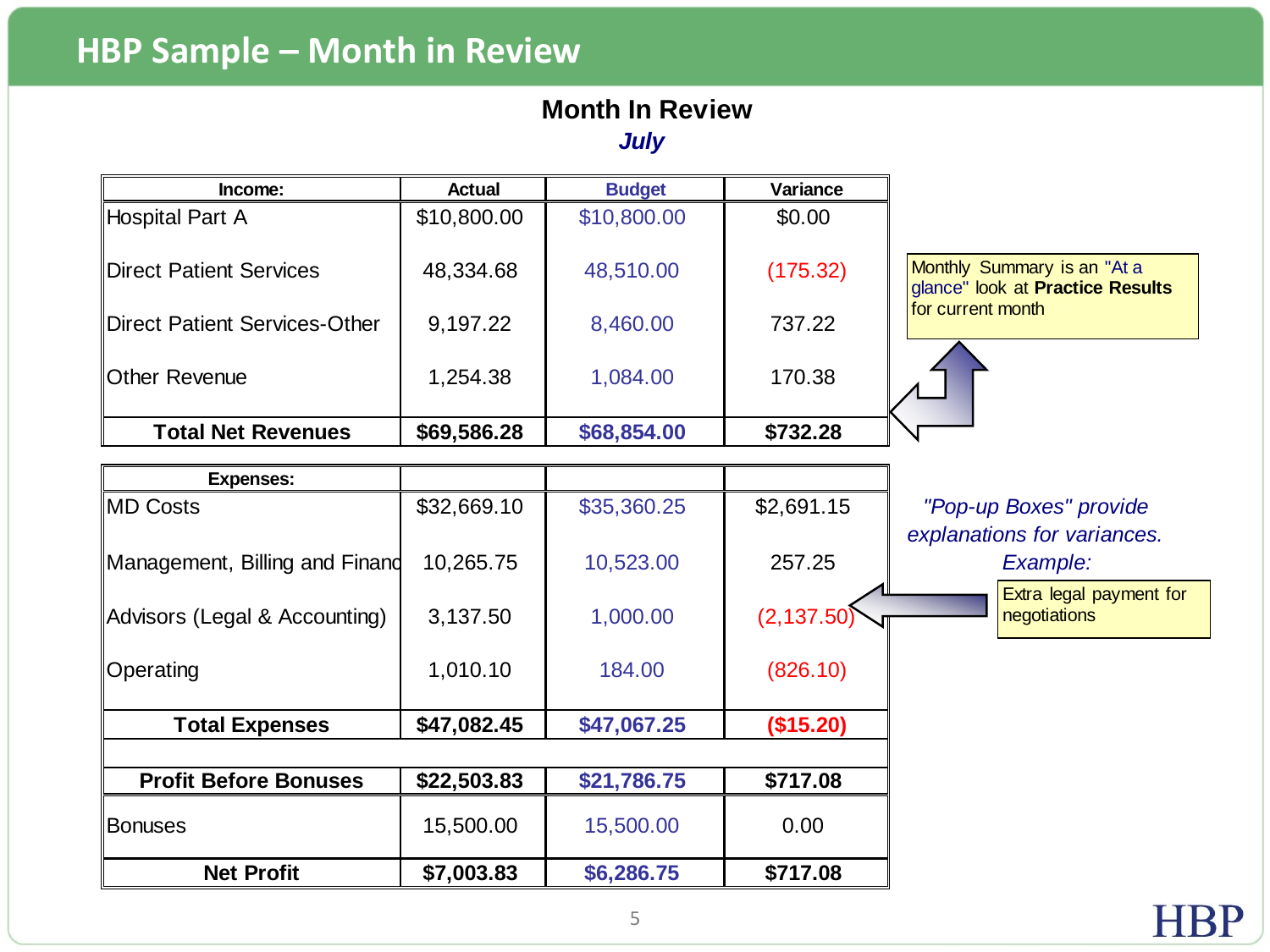## **HBP Sample – Year-to-Date Net Revenue Analysis**

### **YTD Expenses As A Percent of Net Revenues**

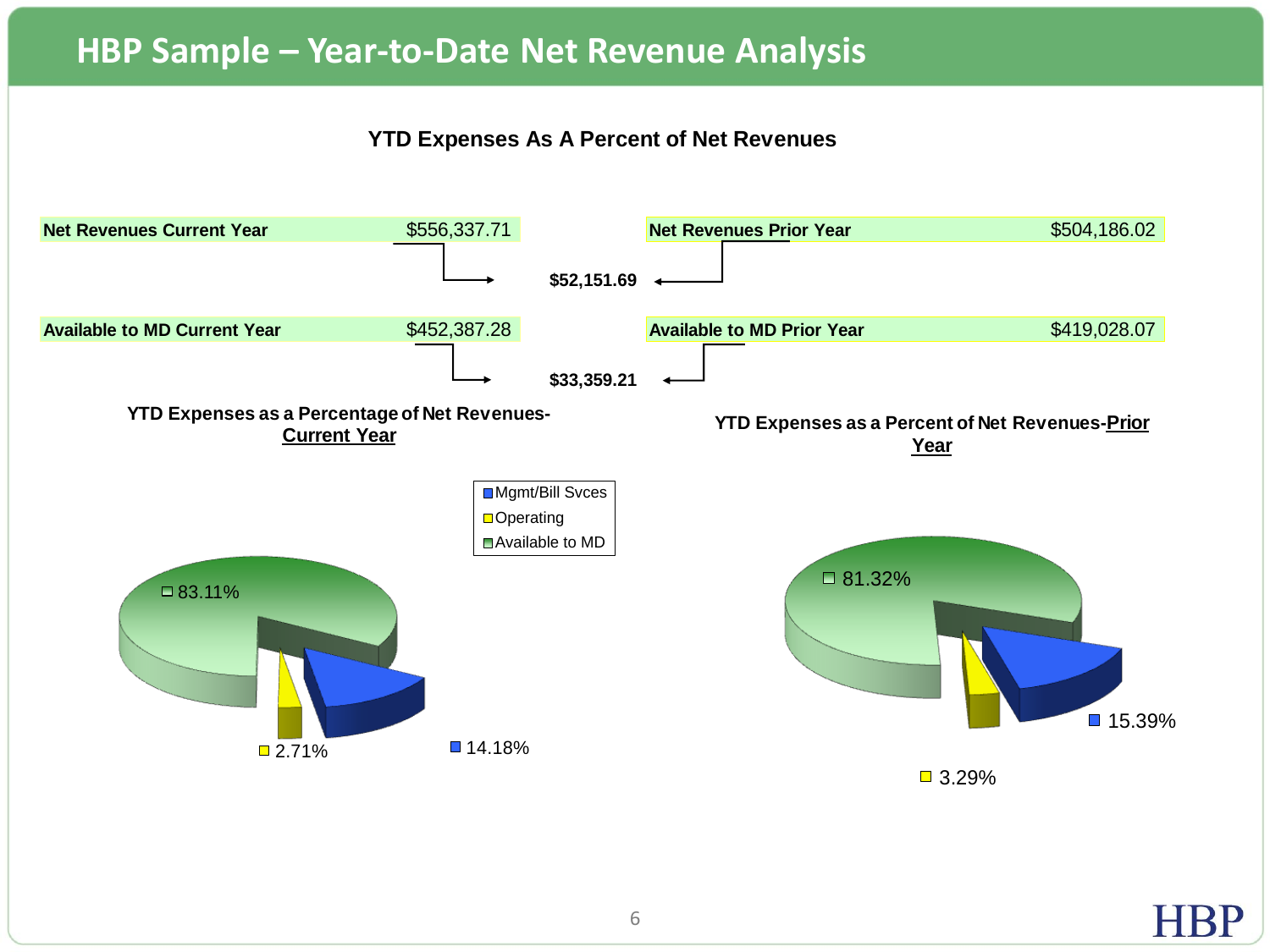# **Financial Reporting Package**

### *3. Financial Summary – Income Display (Page 8)*

- a. All months in the current year are displayed which helps to indicate trends
- b. This schedule shows any payment for Technical Cost Recovery as a reduction in income since this is a "Cost of Goods Sold"
- c. The current month is highlighted for quick reference
- d. Most importantly, the current year total is compared to the prior year with a dollar variance.
	- A percent could also be included as well.
- e. Budgeted Net Revenues are compared by month and YTD basis along with variances.

### *4. Financial Summary – Expenses and Net Profit (Pages 9 & 10)*

- a. All the same elements are shown for Expense grouping
	- Expenses for Operating Costs
	- Available to the MDs
	- MD key costs
	- Profit before Bonus and Retirement
	- Budget for each month with the variances
	- MD Bonus payments
	- Retirement Plan for the Members
	- Net Profit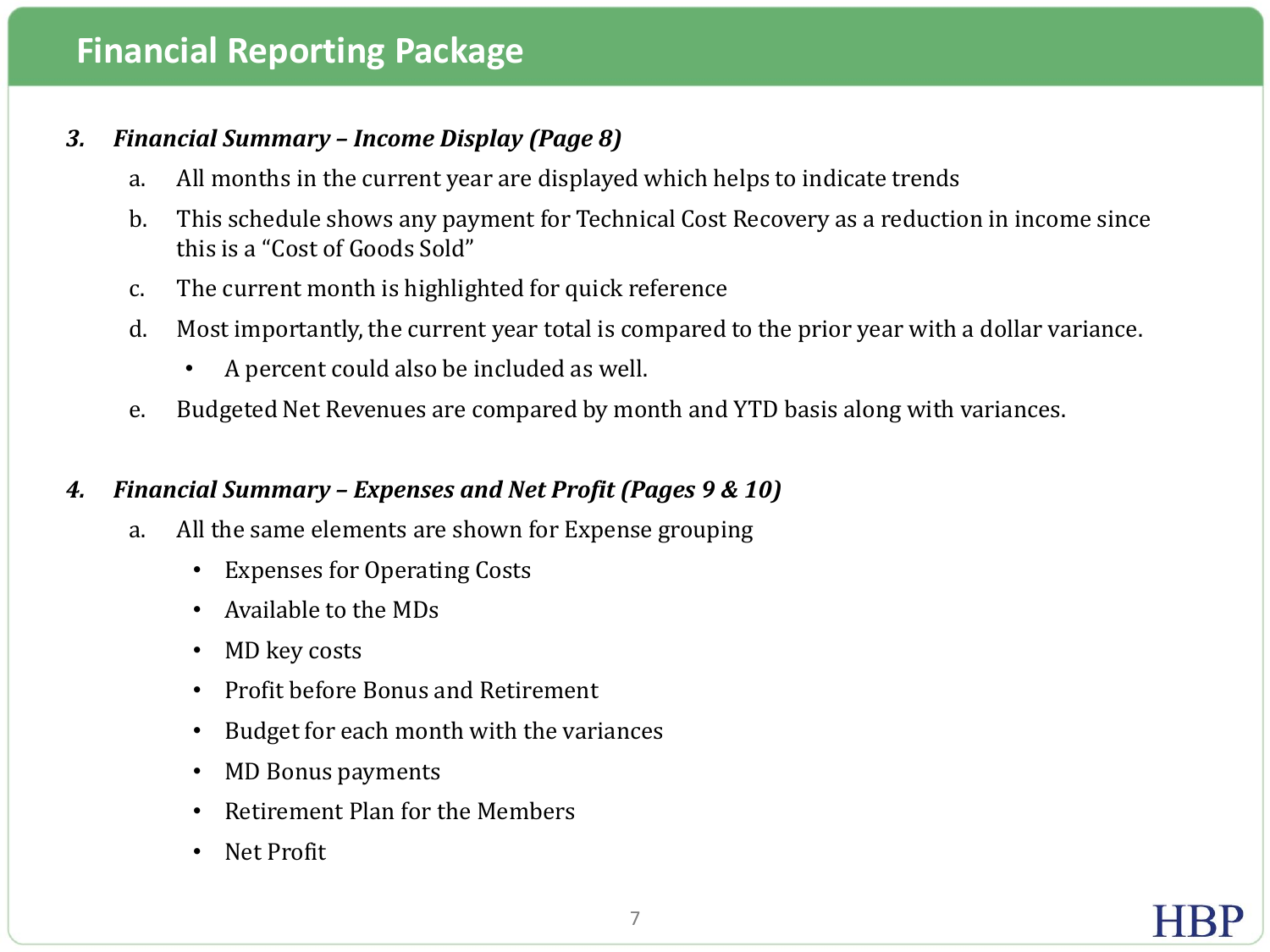# **HBP Sample – Financial Summary, Income**

|                                            | <b>Financial Summary</b><br><b>For the Seven Months Ended July</b>                                           |             |             |             |             |             | <b>Current Month highlighted</b><br>for easy reference |              | <b>Prior Year</b><br><b>Comparison</b><br>by Category |               |
|--------------------------------------------|--------------------------------------------------------------------------------------------------------------|-------------|-------------|-------------|-------------|-------------|--------------------------------------------------------|--------------|-------------------------------------------------------|---------------|
|                                            | <b>Current Year</b><br>$Y-T-D$<br>May<br>February<br><b>March</b><br><b>April</b><br>July<br>January<br>June |             |             |             |             |             | <b>Prior Year</b><br><b>Total Thru</b>                 | Variance     |                                                       |               |
|                                            |                                                                                                              |             |             |             |             |             |                                                        |              | July                                                  |               |
| Income:<br>Part A                          | \$10,800.00                                                                                                  | \$10,800.00 | \$10,800.00 | \$10,800.00 | \$10,800.00 | \$10,800.00 | \$10,800.00                                            | \$75,600.00  | \$75,600.00                                           | \$0.00        |
| Part B (net of refunds)                    | 61,446.10                                                                                                    | 62,549.05   | 60,948.66   | 62,557.77   | 60,524.90   | 61,574.05   | 58,471.90                                              | 428,072.43   | 477,812.03                                            | (49, 739.60)  |
| Interest                                   | 249.99                                                                                                       | 569.48      | 704.65      | 431.02      | 490.28      | 422.87      | 599.33                                                 | 3,467.62     | 3,694.12                                              | (226.50)      |
| (Technical Cost Recovery) -<br>Hospital    | 0.00                                                                                                         | 0.00        | 0.00        | 0.00        | (2,561.44)  | 0.00        | (500.00)                                               | (3,061.44)   | (3,421.18)                                            | 359.74        |
| Technical Cost Recovery) -<br><b>Other</b> | 0.00                                                                                                         | (1,591.83)  | 0.00        | 0.00        | (1, 127.67) | 0.00        | (440.00)                                               | (3, 159.50)  | (2,861.18)                                            | (298.32)      |
| Research Study Income                      | 0.00                                                                                                         | 0.00        | 116.00      | 0.00        | 100.00      | 0.00        | 476.28                                                 | 692.28       | 2,487.29                                              | (1,795.01)    |
| Less: Research Study<br>Expense            | 0.00                                                                                                         | 0.00        | 0.00        | 0.00        | (178.54)    | 0.00        | 0.00                                                   | (178.54)     | (993.21)                                              | 814.67        |
| List Bill Income                           | 0.00                                                                                                         | 0.00        | 413.08      | 0.00        | 1,748.00    | 0.00        | 0.00                                                   | 2,161.08     | 1,834.28                                              | 326.80        |
| Outside Consultations                      | 0.00                                                                                                         | 72.00       | 0.00        | 0.00        | 0.00        | 0.00        | 0.00                                                   | 72.00        | 450.00                                                | (378.00)      |
| Less: Prep expense                         | 0.00                                                                                                         | 0.00        | 0.00        | 0.00        | (771.12)    | 0.00        | 0.00                                                   | (771.12)     | (742.00)                                              | (29.12)       |
| Collection Receipts                        | 242.52                                                                                                       | 169.25      | 170.25      | 169.59      | 175.43      | 185.40      | 178.77                                                 | 1,291.21     | 2,477.56                                              | (1, 186.35)   |
| Total Net Revenues \$72,738.61             |                                                                                                              | \$72,567.95 | \$73,152.64 | \$73,958.38 | \$69,199.84 | \$72,982.32 | \$69,586.28                                            | \$504,186.02 | \$556,337.71                                          | (\$52,151.69) |
| Budgeted Net Revenues \$73,424.63          |                                                                                                              | \$70,025.00 | \$70,250.00 | \$70,150.00 | \$69,017.00 | \$68,854.00 | \$68,854.00                                            | \$490,574.63 |                                                       |               |
| Variance with Budget                       | (\$686.02)                                                                                                   | \$2,542.95  | \$2,902.64  | \$3,808.38  | \$182.84    | \$4,128.32  | \$732.28                                               | \$13,611.39  |                                                       |               |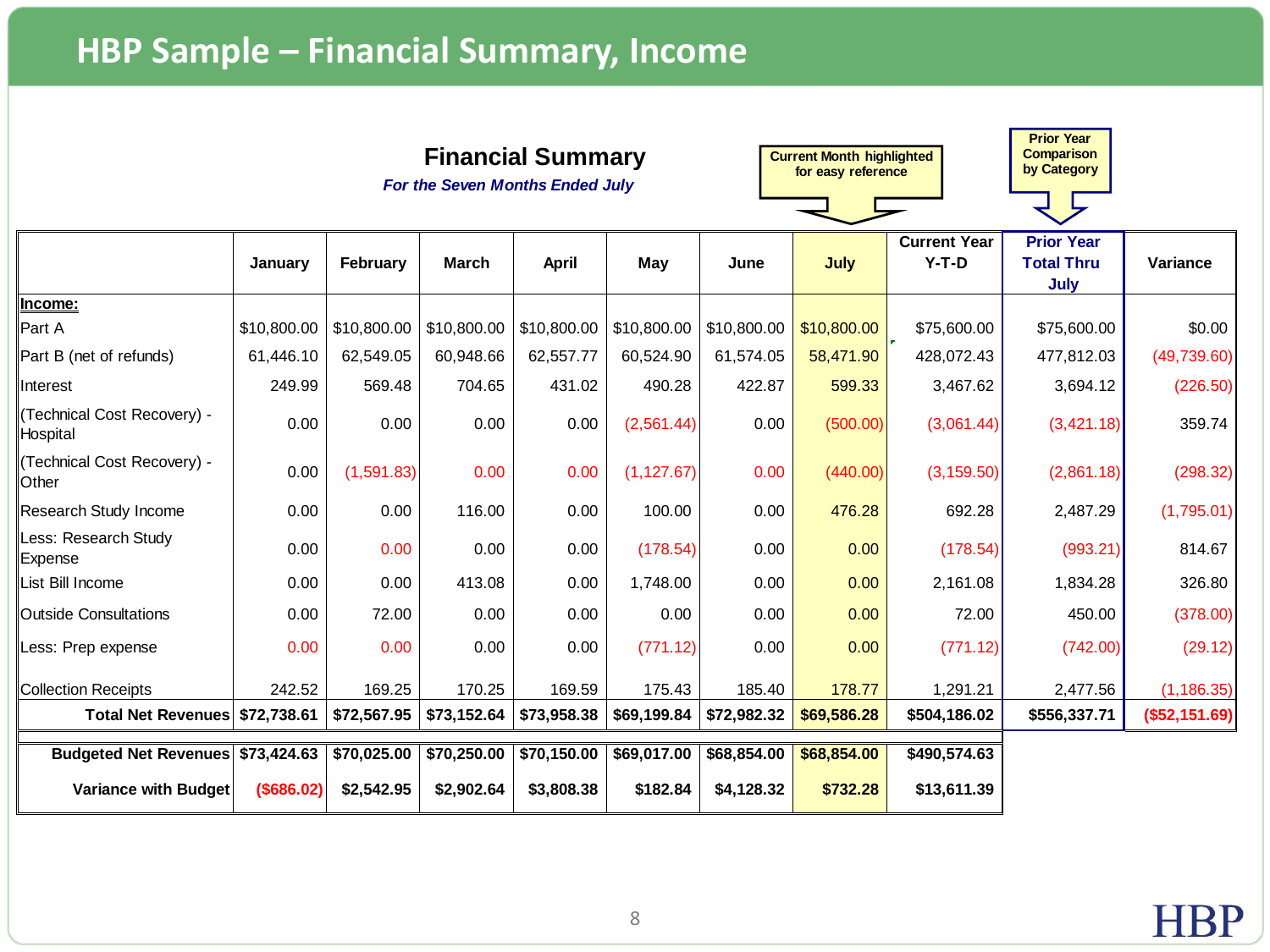# **HBP Sample – Financial Summary, Expenses**

| Display of expenses by<br>month for easy<br>comparison and ability<br>to see trends | <b>Financial Summary</b><br><b>For the Seven Months Ended July</b> |             |             |              |             | <b>Current Month</b><br>highlighted for easy<br>reference |             |                                |                                       |                |
|-------------------------------------------------------------------------------------|--------------------------------------------------------------------|-------------|-------------|--------------|-------------|-----------------------------------------------------------|-------------|--------------------------------|---------------------------------------|----------------|
|                                                                                     | January                                                            | February    | March       | <b>April</b> | May         | June                                                      | July        | <b>Current Year</b><br>$Y-T-D$ | <b>Prior Year</b><br><b>Thru July</b> | Variance       |
| <b>Expenses:</b>                                                                    |                                                                    |             |             |              |             |                                                           |             |                                |                                       |                |
| Management &<br><b>Bookkeeping Package</b>                                          | \$4,287.40                                                         | \$4,525.40  | \$4,406.40  | \$4,406.40   | \$4,406.40  | \$4,406.40                                                | \$4,406.40  | \$30,844.80                    | \$34,997.61                           | \$4,152.81     |
| Billing                                                                             | 1,647.38                                                           | 8,263.36    | 6,096.81    | 6,649.51     | 6,051.66    | 6,056.65                                                  | 5,859.35    | 40,624.71                      | 50,637.94                             | 10,013.23      |
| Operating                                                                           | 224.86                                                             | 419.25      | 432.75      | 513.30       | 826.49      | 59.05                                                     | 1,010.10    | 3,485.80                       | 5,866.88                              | 2,381.08       |
| Advisors (Legal &<br>Accounting)                                                    | 4,032.07                                                           | 0.00        | 0.00        | 3,033.07     | 0.00        | 0.00                                                      | 3,137.50    | 10,202.64                      | 12,448.00                             | 2,245.36       |
| <b>Total Expenses</b>                                                               | \$10,191.71                                                        | \$13,208.01 | \$10,935.96 | \$14,602.28  | \$11,284.55 | \$10,522.10                                               | \$14,413.35 | \$85,157.95                    | \$103,950.43                          | \$18,792.48    |
| <b>Available to MD</b>                                                              | \$62,546.90                                                        | \$59,359.94 | \$62,216.68 | \$59,356.10  | \$57,915.29 | \$62,460.22                                               | \$55,172.93 | \$419,028.07                   | \$452,387.28                          | $(*33,359.21)$ |
| Available to MD as a %<br>of Net Income                                             | 85.99%                                                             | 81.80%      | 85.05%      | 80.26%       | 83.69%      | 85,58%                                                    | 79.29%      | 83.11%                         | 81.32%                                |                |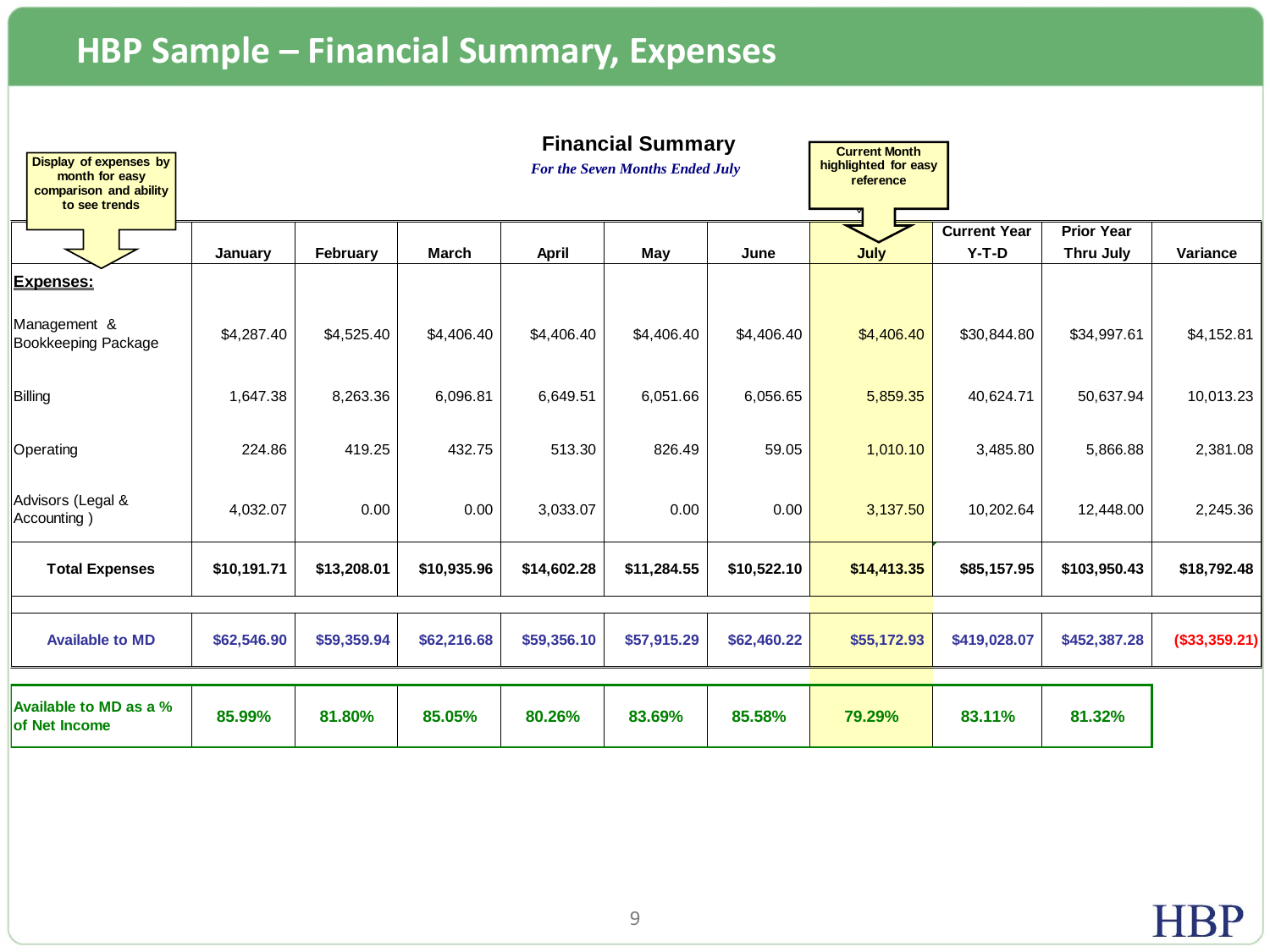# **HBP Sample – Financial Summary, Net Profit**

| Display of expenses by<br>month for easy<br>comparison and ability<br>to see trends |             | <b>Financial Summary</b><br>For the Seven Months Ended July |              |              |             | <b>Current Month</b><br>highlighted for<br>easy reference |             |                                |                                |              |
|-------------------------------------------------------------------------------------|-------------|-------------------------------------------------------------|--------------|--------------|-------------|-----------------------------------------------------------|-------------|--------------------------------|--------------------------------|--------------|
|                                                                                     | January     | February                                                    | <b>March</b> | April        | May         | June                                                      | July        | <b>Current Year</b><br>$Y-T-D$ | <b>Prior Year</b><br>Thru July | Variance     |
| MD:                                                                                 |             |                                                             |              |              |             |                                                           |             |                                |                                |              |
| Salaries-Principals                                                                 | 24,800.00   | 24,800.00                                                   | 24,800.00    | 24,800.00    | 24,800.00   | 24,800.00                                                 | 24,800.00   | 173,600.00                     | 187,400.00                     | 13,800.00    |
| Salaries-Employees                                                                  | 3,000.00    | 3,000.00                                                    | 3,000.00     | 3,000.00     | 3,000.00    | 3,000.00                                                  | 3,000.00    | 21,000.00                      | 24,700.00                      | 3,700.00     |
| <b>Payroll Taxes</b>                                                                | 5,424.00    | 3,963.50                                                    | 7,862.58     | 2,196.98     | 1,700.90    | 1,637.08                                                  | 2,058.89    | 24,843.93                      | 31,750.25                      | 6,906.32     |
| Disability Income                                                                   | 0.00        | 1,787.20                                                    | 893.60       | 895.41       | 905.35      | 905.35                                                    | 926.47      | 6,313.38                       | 6,313.38                       | 0.00         |
| Other                                                                               | 4,656.36    | 3,454.21                                                    | 3,925.36     | 3,799.48     | 3,454.68    | 3,848.19                                                  | 1,883.74    | 25,022.02                      | 27,845.87                      | 2,823.85     |
| Malpractice                                                                         | 0.00        | 229.02                                                      | 5,432.78     | 0.00         | 0.00        | 5,432.84                                                  | 0.00        | 11,094.64                      | 9,588.23                       | (1,506.41)   |
| <b>Total MD Costs</b>                                                               | \$37,880.36 | \$37,233.93                                                 | \$45,914.32  | \$34,691.87  | \$33,860.93 | \$39,623.46                                               | \$32,669.10 | \$261,873.97                   | \$287,597.73                   | \$25,723.76  |
| <b>Profit Before MD Bonus &amp;</b><br><b>Retirement</b>                            | \$24,666.54 | \$22,126.01                                                 | \$16,302.36  | \$24,664.23  | \$24,054.36 | \$22,836.76                                               | \$22,503.83 | \$157,154.10                   | \$164,789.55                   | (\$7,635.45) |
| <b>Budgeted Profit Before MD</b><br><b>Bonus</b>                                    | \$21,528.91 | \$18.831.15                                                 | \$14.113.15  | \$23,554.52  | \$20,892.90 | \$20.561.38                                               | \$21,786.75 | \$141,268.76                   |                                |              |
| Variance with Budget                                                                | \$3,137.63  | \$3,294.86                                                  | \$2,189.21   | \$1,109.71   | \$3,161.46  | \$2,275.38                                                | \$717.08    | \$15,885.34                    |                                |              |
| <b>MD Bonuses</b>                                                                   | 15,500.00   | 15,500.00                                                   | 15,500.00    | 15,500.00    | 15,500.00   | 15,500.00                                                 | 15,500.00   | 108,500.00                     | 121,000.00                     | 12,500.00    |
| <b>MD Retirement - Principals</b>                                                   | 0.00        | 0.00                                                        | 0.00         | 17,360.00    | 0.00        | 0.00                                                      | 0.00        | 17,360.00                      | 23.360.00                      | 6,000.00     |
| <b>Net Profit</b>                                                                   | \$9,166.54  | \$6,626.01                                                  | \$802.36     | (\$8,195.77) | \$8,554.36  | \$7,336.76                                                | \$7,003.83  | \$31,294.10                    | \$20,429.55                    | \$10,864.55  |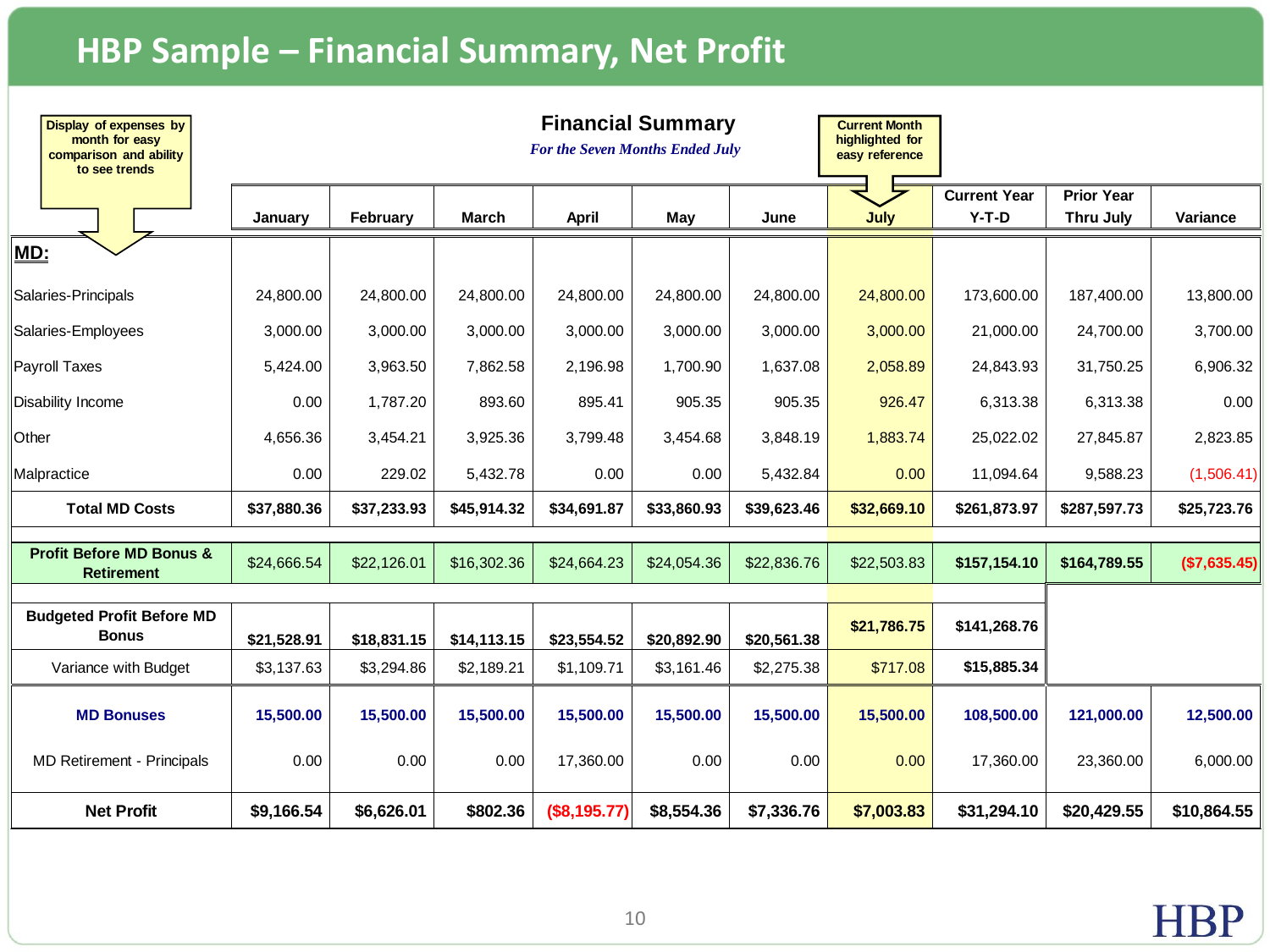# **Financial Reporting Package**

### *5. Current Year vs. Prior Income before MD Bonus (Page 12)*

- a. The current year is compared to the prior year
	- Presented with the financial budget for the current year
	- Graphs can be provided to make this visually interesting

### *6. Total Compensation by MD (Page 13)*

a. Each of the members (or all MDs) can be shown to reflect their salary and bonus YTD for the current year with a comparison to the prior year.

### *7. MD Practice Plan Distributions (Page 14)*

- a. All outlays are identified for each Practice Member
- b. This is compared to earnings according to the formula
- c. Available amounts are also shown

### *8. Balance Sheet (Page 15)*

a. The format makes the data easy to read.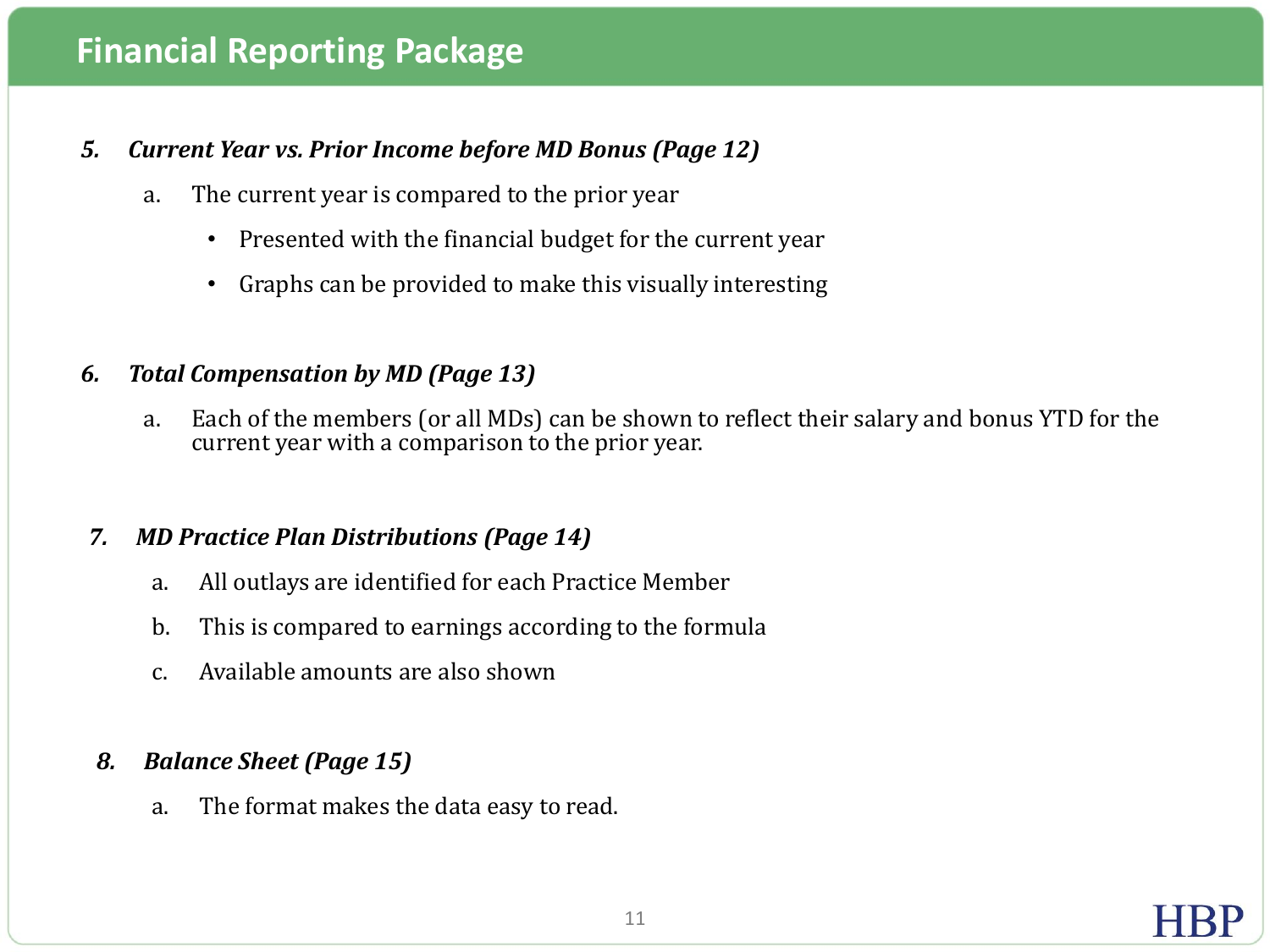### **Current Year vs Prior Year Income Before MD Bonus**

|                 | <b>Current Year</b> | <b>Prior Year</b> | Variance     |  |  |
|-----------------|---------------------|-------------------|--------------|--|--|
| <b>JANUARY</b>  | \$24,666.54         | \$34,224.89       | (\$9,558.35) |  |  |
| <b>FEBRUARY</b> | 22,126.01           | 25,925.18         | (3,799.17)   |  |  |
| <b>IMARCH</b>   | 16,302.36           | 35,936.91         | (19,634.55)  |  |  |
| APRIL           | 24,664.23           | 13,561.47         | 11,102.76    |  |  |
| <b>MAY</b>      | 24,054.36           | 12,453.22         | 11,601.14    |  |  |
| JUNE            | 22,836.76           | 19,389.23         | 3,447.53     |  |  |
| JULY            | 22,503.83           | 23,298.65         | (794.82)     |  |  |
|                 | \$157,154.09        | \$164,789.55      | (\$7,635.46) |  |  |



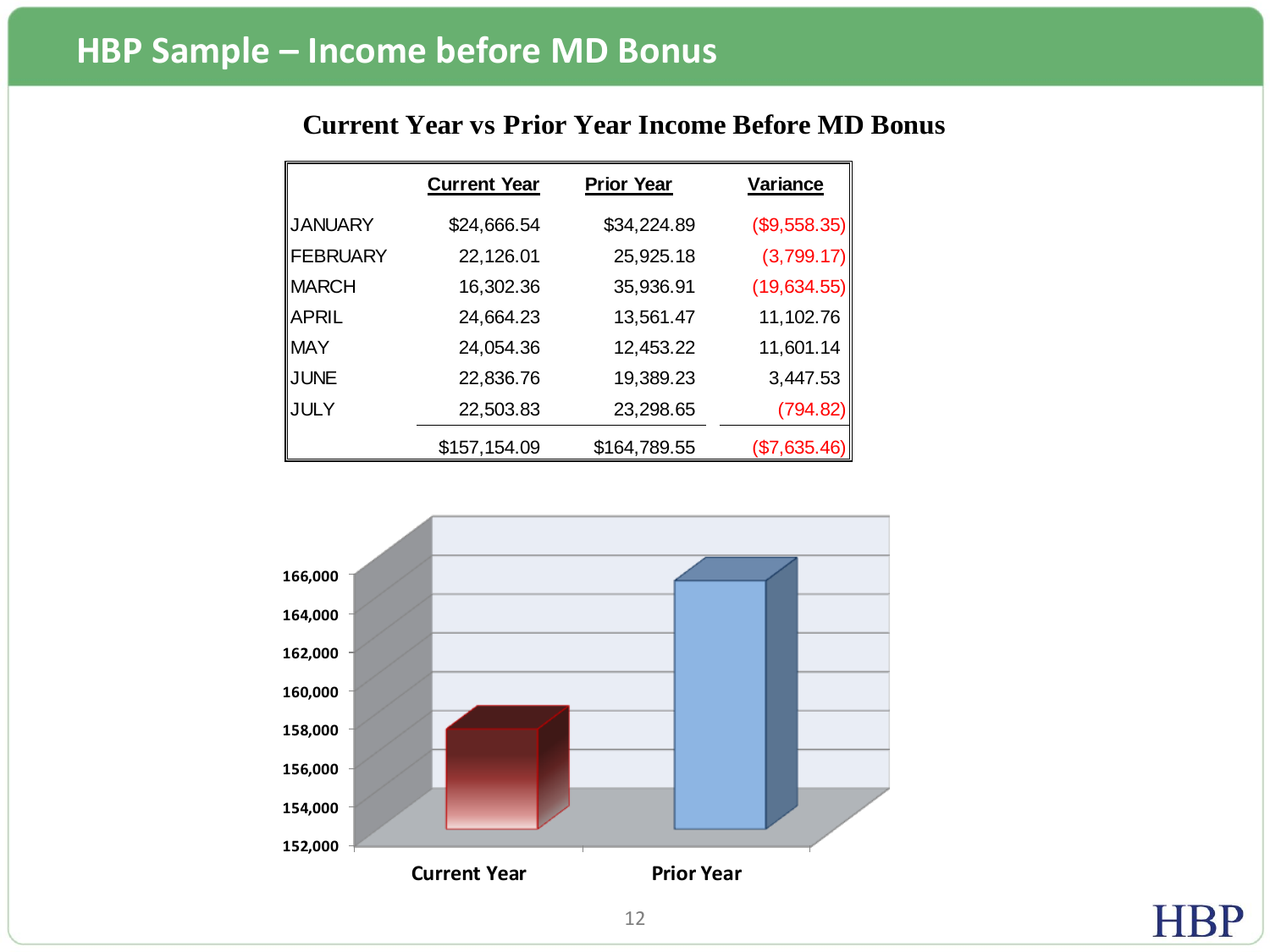# **HBP Sample – Total Compensation by MD**

|                                                    | <b>Current Year Actual Payments through July</b> |          |           |           |           |            |  |  |  |  |  |
|----------------------------------------------------|--------------------------------------------------|----------|-----------|-----------|-----------|------------|--|--|--|--|--|
|                                                    |                                                  |          | Dr. X     | Dr. Y     | Dr. Z     | Total      |  |  |  |  |  |
|                                                    | Salary                                           |          | \$61,600  | \$56,000  | \$56,000  | \$173,600  |  |  |  |  |  |
|                                                    | <b>Bonus</b>                                     |          | 38,500    | 35,000    | 35,000    | 108,500    |  |  |  |  |  |
|                                                    |                                                  | Total    | \$100,100 | \$91,000  | \$91,000  | \$282,100  |  |  |  |  |  |
|                                                    | Actual Earnings through July 31*                 |          | 11,104    | 10,095    | 10,095    | 31,294     |  |  |  |  |  |
|                                                    | Current Year Budgeted earnings through December  |          |           |           |           |            |  |  |  |  |  |
|                                                    | Budgeted salary                                  |          | 44,000    | 40,000    | 40,000    | 124,000    |  |  |  |  |  |
|                                                    | Budgeted earnings pre bonus                      |          | 40,983    | 37,257    | 37,257    | 115,498    |  |  |  |  |  |
|                                                    |                                                  | Total    | \$84,983  | \$77,257  | \$77,257  | \$239,498  |  |  |  |  |  |
|                                                    |                                                  | Total    | \$196,187 | \$178,352 | \$178,352 | \$552,892  |  |  |  |  |  |
| <b>Prior Year Actual Payments through December</b> |                                                  |          |           |           |           |            |  |  |  |  |  |
|                                                    | Salary                                           |          | 105,600   | 96,000    | 96,000    | 297,600    |  |  |  |  |  |
|                                                    | <b>Bonuses</b>                                   |          | 99,355    | 90,323    | 90,323    | 280,000    |  |  |  |  |  |
|                                                    |                                                  | Total    | \$204,955 | \$186,323 | \$186,323 | \$577,600  |  |  |  |  |  |
|                                                    | Actual Earnings through December 31              |          | (456)     | (414)     | (414)     | (1,284)    |  |  |  |  |  |
|                                                    |                                                  | Total    | \$204,499 | \$185,908 | \$185,908 | \$576,316  |  |  |  |  |  |
|                                                    |                                                  | Variance | (\$8,312) | (\$7,556) | (\$7,556) | (\$23,424) |  |  |  |  |  |

### **TOTAL COMPENSATION Current Year vs Prior Year**

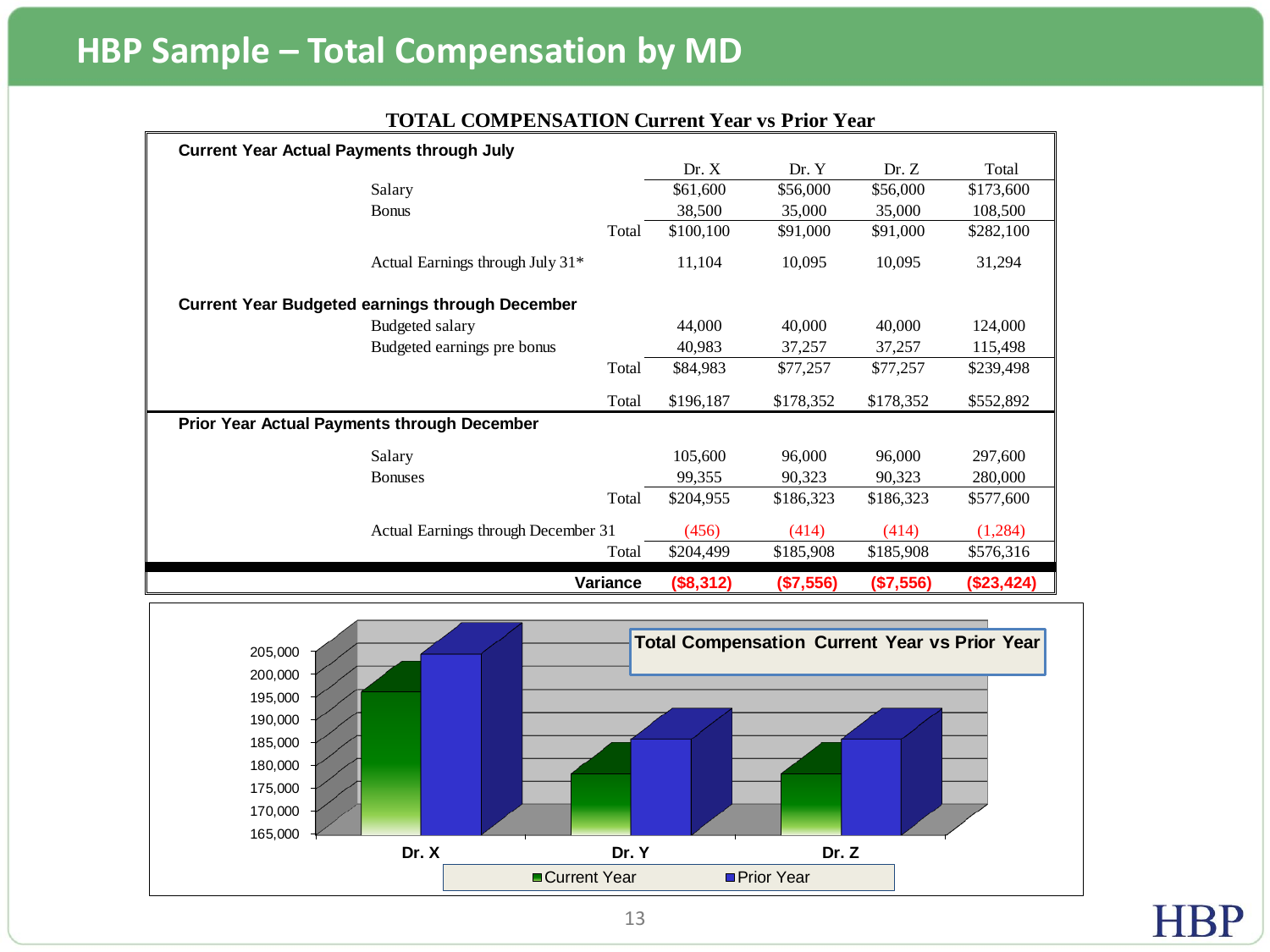# **HBP Sample – MD Practice Plan Distributions**

### **MD Practice Plan Distribution**

|                                       | For the Seven Months Ended July |              |              | <b>Distributions based on 3.1 shares</b><br>with Chief receiving the extra<br>compensation |
|---------------------------------------|---------------------------------|--------------|--------------|--------------------------------------------------------------------------------------------|
|                                       | Dr. X                           | Dr. Y        | Dr. Z        | <b>Totals</b>                                                                              |
| <b>Salary</b>                         | \$61,600                        | \$56,000     | \$56,000     | \$173,600                                                                                  |
| <b>Bonus</b>                          | 38,500                          | 35,000       | 35,000       | 108,500                                                                                    |
| <b>Total W-2 Earnings</b>             | \$100,100                       | \$91,000     | \$91,000     | \$282,100                                                                                  |
| <b>Disability Income</b>              | 2,039                           | 1,567        | 2,708        | 6,313                                                                                      |
| <b>Health Insurance</b>               | 3,343                           | 0            |              | 3,343                                                                                      |
| Medical Reimbursement Plan            | 1,226                           | 0            | 0            | 1,226                                                                                      |
| Dental Insurance                      | 650                             | O            | 650          | 1,301                                                                                      |
| Life Insurance & AD&D                 | 165                             | 151          | 151          | 467                                                                                        |
| Licenses/Fees                         | 0                               | 0            | 250          | 250                                                                                        |
| <b>Meetings/ Seminars</b>             | 350                             | 1,312        | 1,959        | 3,621                                                                                      |
| Subscriptions/Journals                | 63                              | 419          | 285          | 767                                                                                        |
| <b>Association Dues</b>               | $\Omega$                        | 950          | 900          | 1,850                                                                                      |
| <b>Meals and Entertainment</b>        | 0                               | 63           | 250          | 313                                                                                        |
| <b>Society Dues</b>                   | 1,525                           | 650          | 525          | 2,700                                                                                      |
| Adjustment                            | 0                               | 0            | 0            | 0                                                                                          |
| Pension                               | 5,800                           | 5,800        | 5,760        | 17,360                                                                                     |
| <b>Total Payout</b>                   | \$115,260.81                    | \$101,912.24 | \$104,438.47 | \$321,611.52                                                                               |
| <b>Current Year Retained Earnings</b> |                                 |              |              | \$31,294                                                                                   |
| <b>Total Earned by MD</b>             | \$125,224.57                    | \$113,840.52 | \$113,840.52 | \$352,905.62                                                                               |
| Less: Payout                          | (115,261)                       | (101, 912)   | (104, 438)   | (321, 612)                                                                                 |
| Less prior year Carryforward Loss     | 1,521                           | 1,383        | 1,383        | 4,287                                                                                      |
| <b>Available to MDs</b>               | \$11,485.00                     | \$13,311.22  | \$10,784.99  | \$35,581.22                                                                                |

*Note: Distribution of available funds based on partnership drawing and MD expenses.*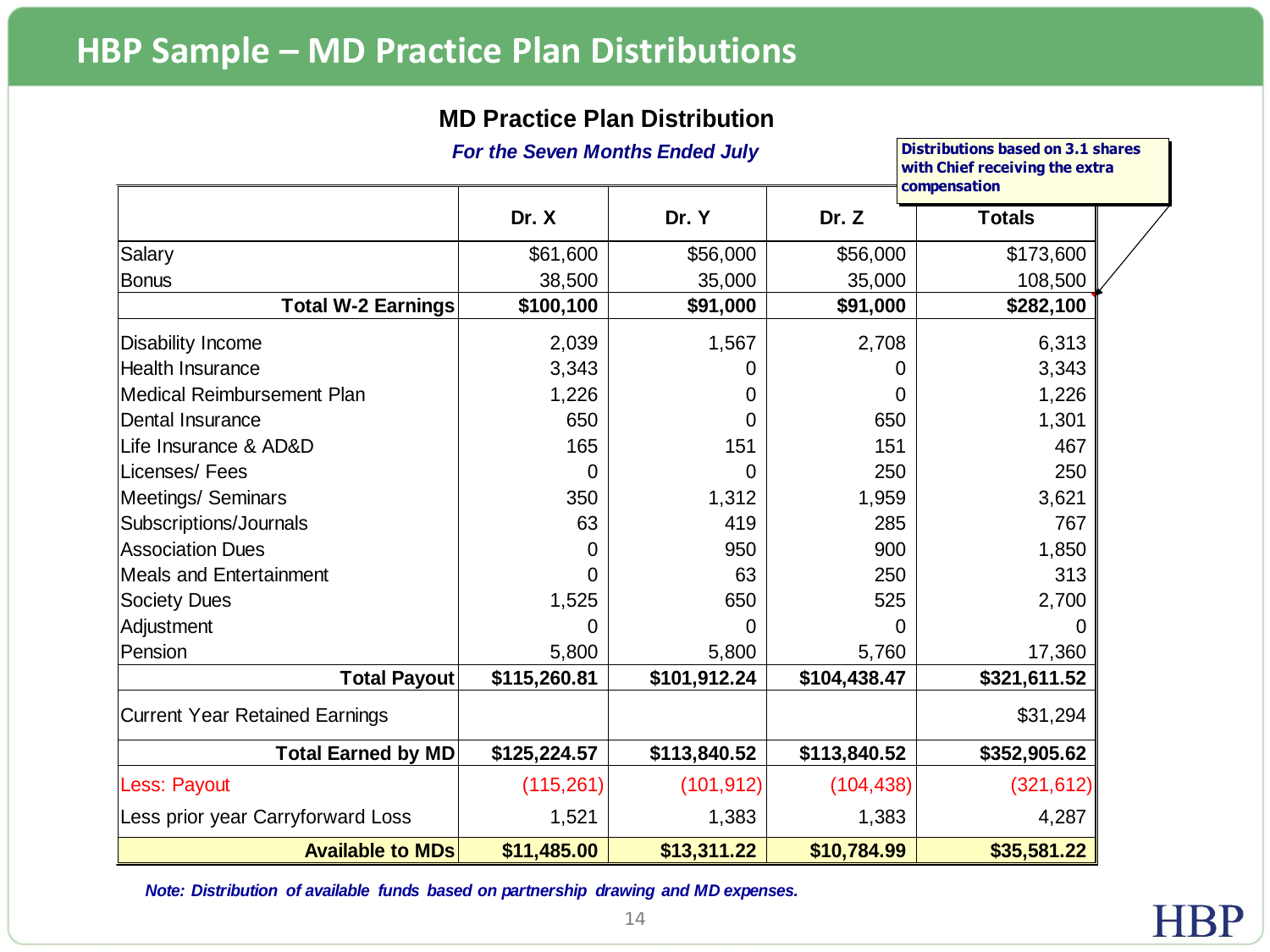# **HBP Sample – Balance Sheet**

### **Balance Sheet** *For the Seven Months Ended July*

|                     | <b>TOTAL ASSETS</b>                            | \$51,581.22 | <b>TOTAL LIABILITIES &amp; EQUITY</b>                                | \$51,581.22 |
|---------------------|------------------------------------------------|-------------|----------------------------------------------------------------------|-------------|
|                     |                                                |             | <b>Total Equity</b>                                                  | \$41,581.22 |
|                     |                                                |             | <b>Retained Earnings</b>                                             | 35,581.22   |
|                     |                                                |             | Prior Year Carryover<br>4,287.12<br><b>YTD Earnings</b><br>31,294.10 |             |
|                     | <b>Total Fixed Assets</b>                      | \$1,307.65  | Paid in Capital                                                      | \$6,000.00  |
|                     | Less: Accumulated Depreciation                 | (3, 184.60) | <b>Stockholder's Equity</b>                                          |             |
|                     | Office Equipment                               | \$4,492.25  |                                                                      |             |
| <b>Fixed Assets</b> |                                                |             |                                                                      |             |
|                     |                                                |             | <b>Total Liabilities</b>                                             | \$10,000.00 |
|                     | <b>Total Current Assets</b>                    | \$50,273.57 |                                                                      |             |
|                     | <b>Bank Checking</b>                           | 893.30      | Notes Payable                                                        | \$10,000.00 |
|                     | <b>Bank Savings</b>                            | 3,512.23    | <b>Liabilities</b>                                                   |             |
| <b>ASSETS</b>       | <b>Current Assets</b><br>Money Market Checking | \$45,868.04 |                                                                      |             |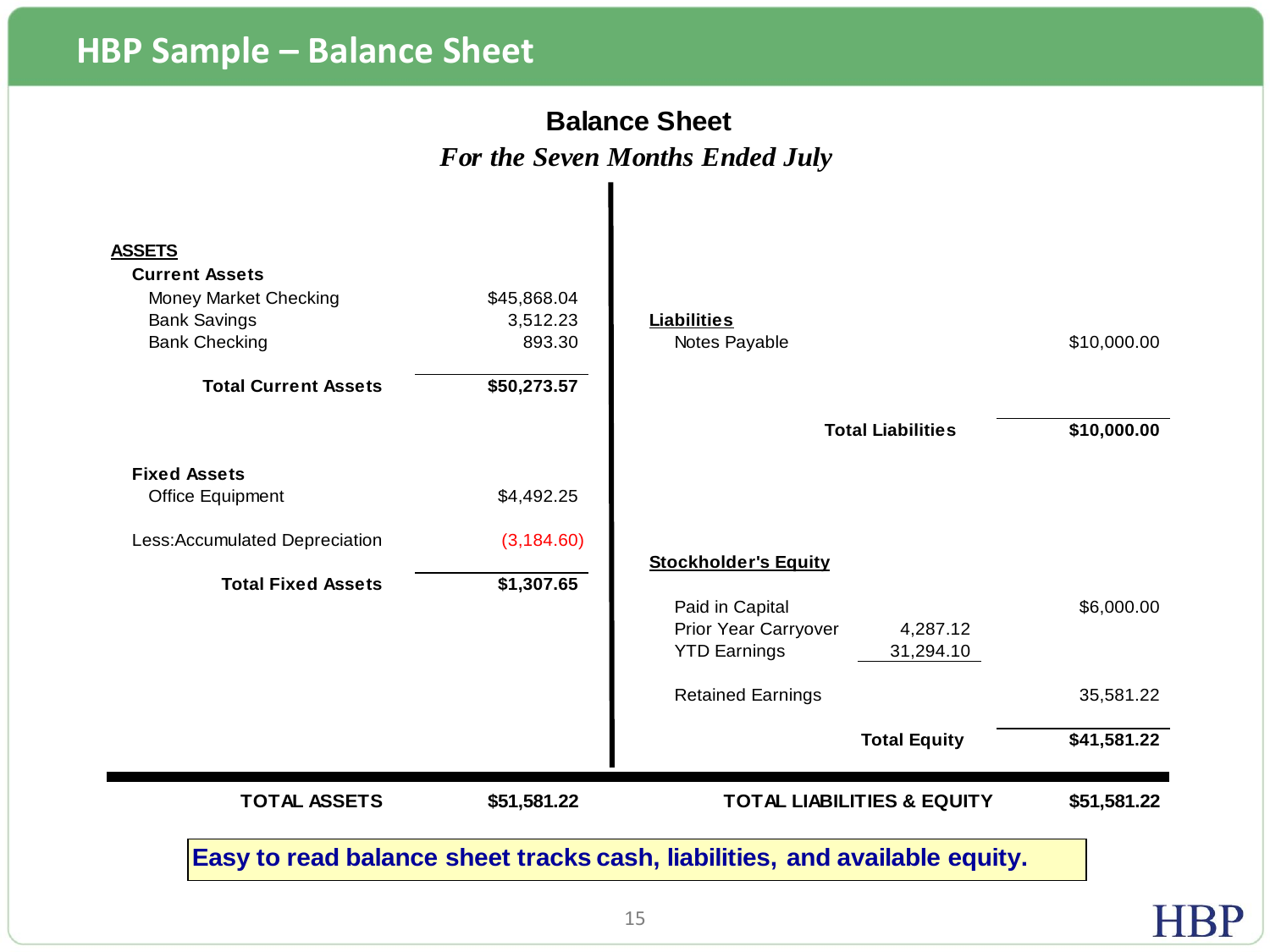## **Financial Reporting Package**

### *9. Statement of Income (Page 17)*

- a. Revenues are broken out into detailed categories and are grouped by division
- b. The month is compared to the budget with a variance
- c. The same is done on a YTD basis
- d. "POP UP" comments are shown here in more detail

### *10. Statement of Expenses – MD (Page 18)*

- a. All MD costs are identified with as many categories as the Practice requires
	- This can be customized and is not limited to a standard list.

### 11. *Statement of Expenses – Operating (Page 19)*

a. Any number of items can be included and are grouped per Practice specifications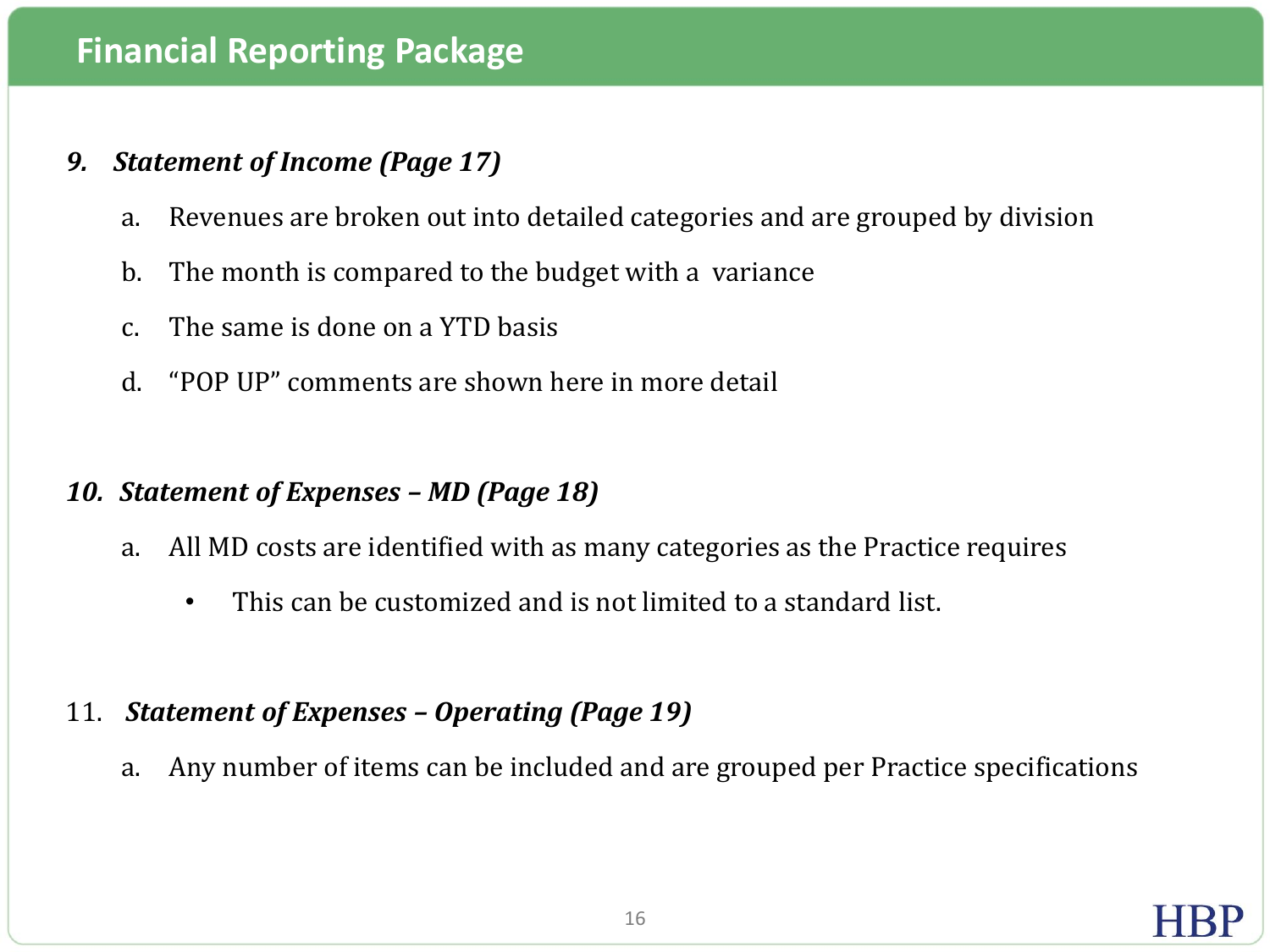# **HBP Sample – Statement of Income**

#### **Statement of Income**

|                                  |             | Use of budget or prior year as a |            |              |               |              |                    |
|----------------------------------|-------------|----------------------------------|------------|--------------|---------------|--------------|--------------------|
|                                  |             | comparative tool                 |            |              |               |              |                    |
|                                  |             |                                  |            |              |               |              |                    |
|                                  | <b>MTD</b>  | <b>MTD</b>                       | <b>MTD</b> | <b>YTD</b>   | <b>YTD</b>    | <b>YTD</b>   |                    |
|                                  | Actual      | <b>Budget</b>                    | Variance   | Actual       | <b>Budget</b> | Variance     |                    |
| <b>REVENUES</b>                  |             |                                  |            |              |               |              |                    |
| <b>Hospital Part A</b>           | \$10,800.00 | \$10,800.00                      | \$0.00     | \$75,600.00  | \$75,600.00   | \$0.00       |                    |
| <b>Direct Patient Svcs</b>       |             |                                  |            |              |               |              |                    |
| Reciepts                         | \$49,148.29 | \$48,960.00                      | \$188.29   | \$362,067.91 | \$349,566.12  | \$12,501.79  |                    |
| <b>Patient Refunds</b>           | (813.61)    | (450.00)                         | (363.61)   | (3,851.38)   | (4,964.91)    | 1,113.53     |                    |
| <b>TOTAL</b>                     | \$48,334.68 | \$48,510.00                      | (\$175.32) | \$358,216.53 | \$344,601.21  | \$13,615.32  |                    |
| <b>Direct Patient Svcs-Other</b> |             |                                  |            |              |               |              |                    |
| Reciepts                         | \$10,287.66 | \$9,540.00                       | \$747.66   | \$71,103.96  | \$69,913.16   | \$1,190.80   | <b>Unfavorable</b> |
| <b>Returned Checks</b>           | 0.00        | 0.00                             | 0.00       | (130.68)     | 0.00          | (130.68)     | variances          |
| <b>Patient Refunds</b>           | (150.44)    | (180.00)                         | 29.56      | (1, 117.38)  | (1,275.30)    | 157.92       | highlighted in     |
| Tech Cost Recovery - Hospital    | (500.00)    | (540.00)                         | 40.00      | (3,061.44)   | (3,200.40)    | 138.96       | red to focus on    |
| Technical Recovery - Other       | (440.00)    | (360.00)                         | (80.00)    | (3, 159.50)  | (360.00)      | (2,799.50)   | problem areas      |
| <b>TOTAL</b>                     | \$9,197.22  | \$8,460.00                       | \$737.22   | \$63,634.96  | \$65,077.46   | (\$1,442.50) |                    |
| <b>Other Revenue</b>             |             |                                  |            |              |               |              |                    |
| <b>Collection Receipts</b>       | \$178.77    | \$180.00                         | (\$1.23)   | \$1,291.21   | \$1,190.17    | \$101.04     |                    |
| Interest Income                  | 599.33      | 180.00                           | 419.33     | 3.467.62     | 1,169.99      | 2,297.63     |                    |
| List Bill Income                 | 0.00        | 216.00                           | (216.00)   | 2,161.08     | 2,827.80      | (666.72)     |                    |
| <b>Research Study</b>            | 476.28      | 508.00                           | (31.72)    | 692.28       | 108.00        | 584.28       |                    |
| Research Study Expense           | 0.00        | 0.00                             | 0.00       | (178.54)     | 0.00          | (178.54)     |                    |
| <b>Outside Consultations</b>     | 0.00        | 0.00                             | 0.00       | 72.00        | 0.00          | 72.00        |                    |
| Prep Expense                     | 0.00        | 0.00                             | 0.00       | (771.12)     | 0.00          | (771.12)     |                    |
| <b>TOTAL OTHER</b>               | \$1,254.38  | \$1,084.00                       | \$170.38   | \$6,734.53   | \$5,295.96    | \$1,438.57   |                    |
| <b>TOTAL REVENUES</b>            | \$69,586.28 | \$68,854.00                      | \$732.28   | \$504,186.02 | \$490,574.63  | \$13,611.39  |                    |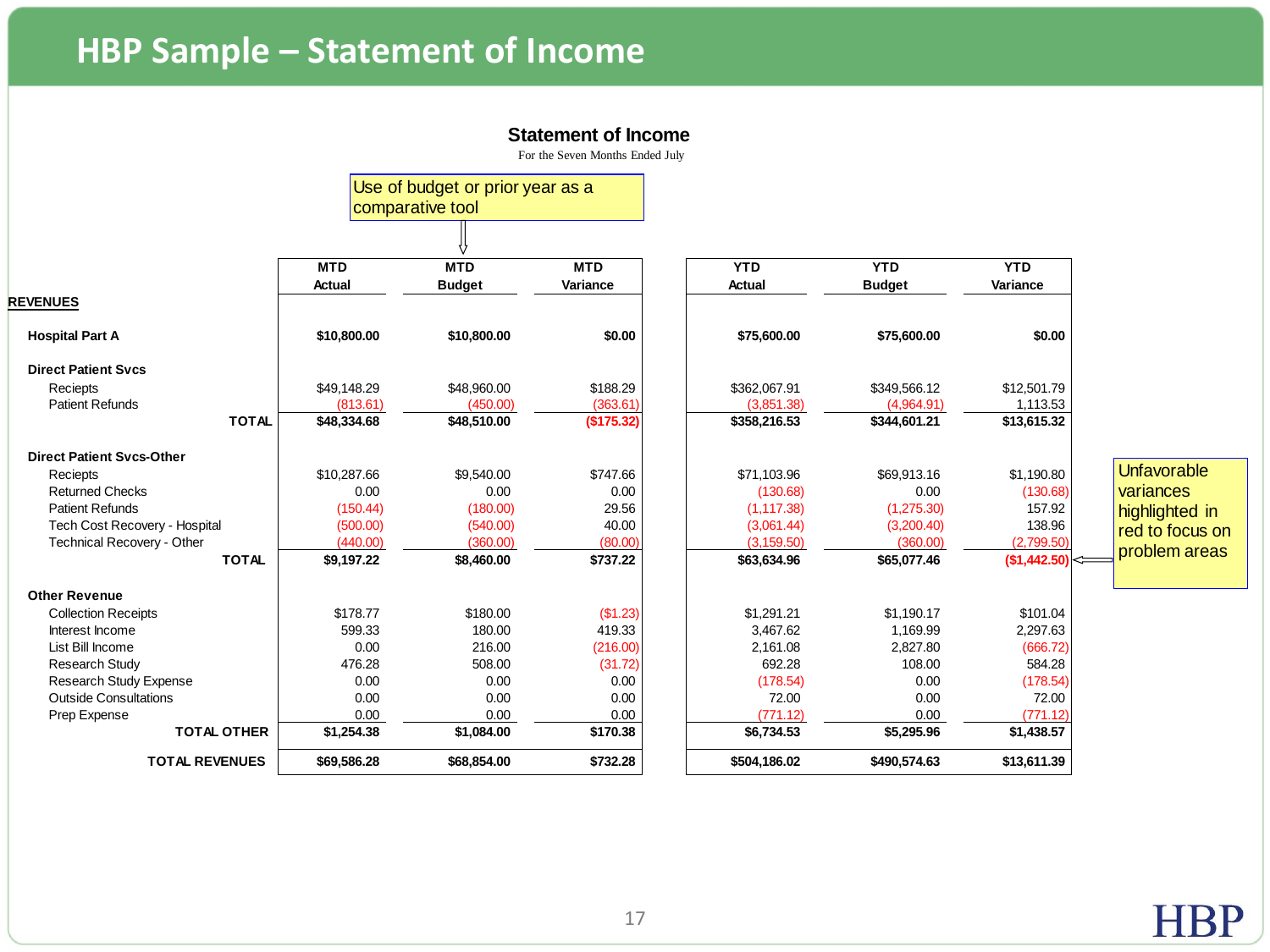Expense categories and detail customized to MD preferences

### **Statement of Expenses**

|                          |                 | <b>MTD</b>  | <b>MTD</b>    | <b>MTD</b> | <b>YTD</b>    | <b>YTD</b>    | <b>YTD</b>   |
|--------------------------|-----------------|-------------|---------------|------------|---------------|---------------|--------------|
|                          |                 | Actual      | <b>Budget</b> | Variance   | <b>Actual</b> | <b>Budget</b> | Variance     |
| <b>EXPENSES</b>          |                 |             |               |            |               |               |              |
| <b>MD Costs</b>          |                 |             |               |            |               |               |              |
| Salaries-Principals      |                 | \$24,800.00 | \$24,800.00   | \$0.00     | \$173,600.00  | \$173,600.00  | \$0.00       |
| Salaries-Employees       |                 | 3,000.00    | 4,200.00      | 1,200.00   | 21,000.00     | 21,000.00     | 0.00         |
| Locums Tenens            |                 | 0.00        | 0.00          | 0.00       | 7,400.00      | 3,100.00      | (4,300.00)   |
| Payroll Taxes - FUTA     |                 | 0.00        | 56.00         | 56.00      | 224.00        | 224.00        | 0.00         |
| Payroll Taxes - FICA     |                 | 2,058.89    | 2,551.25      | 492.36     | 23,739.93     | 24,610.95     | 871.02       |
| Payroll Taxes - SUTA     |                 | 0.00        | 528.00        | 528.00     | 880.00        | 2,112.00      | ,232.00      |
| Disability Insurance     |                 | 926.47      | 925.00        | (1.47)     | 6,313.38      | 6,478.00      | 164.62       |
| Workers Comp             |                 | 0.00        | 0.00          | 0.00       | 964.60        | 740.00        | (224.60)     |
| Health Insurance         |                 | 644.33      | 640.00        | (4.33)     | 3,343.37      | 3,594.84      | Ŧ<br>251.47  |
| Dental Insurance         |                 | 213.55      | 210.00        | (3.55)     | 1,300.84      | 1,364.82      | 63.98        |
| AD&D                     |                 | 78.12       | 75.00         | (3.12)     | 467.32        | 482.96        | 15.64        |
| Medical Reimbursement    |                 | 0.00        | 0.00          | 0.00       | 1,225.56      | 0.00          | (1,225.56)   |
| Meals & Entertainment    |                 | 250.00      | 125.00        | (125.00)   | 313.37        | 1,800.00      | 1,486.63     |
| Malpractice Insurance    |                 | 0.00        | 0.00          | 0.00       | 11,094.64     | 11,322.00     | 227.36       |
| Meetings & Seminars      |                 | 350.00      | 750.00        | 400.00     | 3,621.03      | 4,500.00      | 878.97       |
| Dues - Association       |                 | 0.00        | 80.00         | 80.00      | 1,850.00      | 1,200.00      | (650.00)     |
| Dues - Society           |                 | 150.00      | 400.00        | 250.00     | 2,700.00      | 1,650.00      | (1,050.00)   |
| Subscriptions & Journals |                 | 63.15       | 20.00         | (43.15)    | 766.56        | 140.00        | (626.56)     |
| Licenses & Fees          |                 | 0.00        | 0.00          | 0.00       | 250.00        | 250.00        | 0.00         |
| Cellular Telephone       |                 | 134.59      | 0.00          | (134.59)   | 819.37        | 0.00          | (819.37)     |
|                          | <b>TOTAL MD</b> | \$32,669.10 | \$35,360.25   | \$2,691.15 | \$261,873.97  | \$258,169.57  | (\$3,704.40) |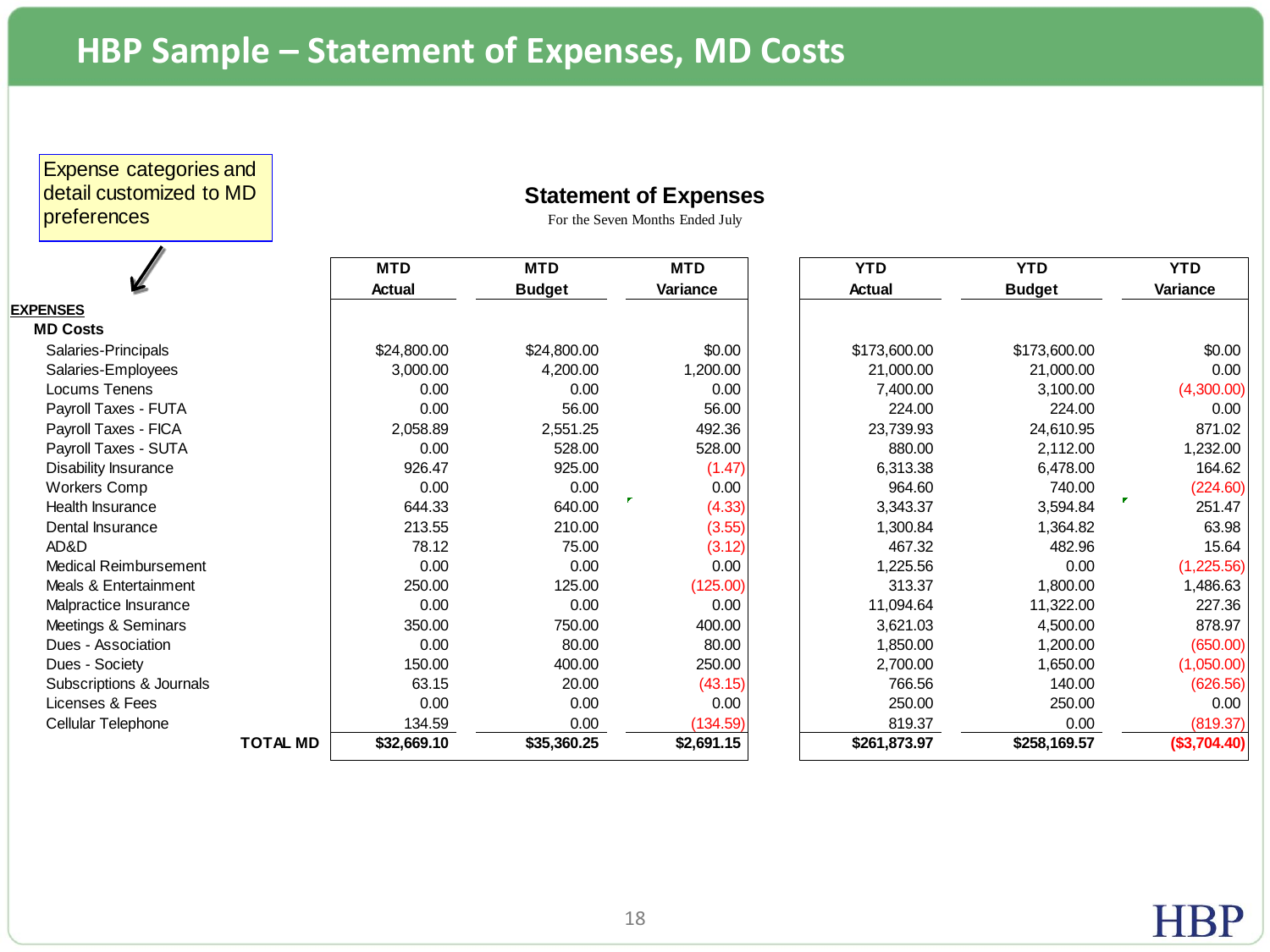#### **Statement of Operating Expenses**

|                                 | <b>MTD</b><br>Actual | <b>MTD</b><br><b>Budget</b> | <b>MTD</b><br>Variance | <b>YTD</b><br><b>Actual</b> | <b>YTD</b><br><b>Budget</b> | <b>YTD</b><br>Variance |
|---------------------------------|----------------------|-----------------------------|------------------------|-----------------------------|-----------------------------|------------------------|
| <b>Management &amp; Billing</b> |                      |                             |                        |                             |                             |                        |
| <b>Billing</b>                  | \$5,859.35           | \$6,123.00                  | \$263.65               | \$40,624.71                 | \$46,250.00                 | \$5,625.29             |
| Management & Bookkeeping Pkg    | 4.406.40             | 4,400.00                    | (6.40)                 | 30,844.80                   | 30,500.00                   | (344.80)               |
| <b>TOTAL MGT &amp; BILLING</b>  | \$10,265.75          | \$10,523.00                 | \$257.25               | \$71,469.51                 | \$76,750.00                 | \$5,280.49             |
| <b>Advisors</b>                 |                      |                             |                        |                             |                             |                        |
| Legal                           | \$1,732.50           | \$500.00                    | (\$1,232.50)           | \$7,112.64                  | \$5,473.30                  | (\$1,639.34)           |
| Accounting                      | 1.405.00             | 500.00                      | (905.00)               | 3.090.00                    | 6,000.00                    | 2,910.00               |
| <b>TOTAL ADVISORS</b>           | \$3,137.50           | \$1,000.00                  | (\$2,137.50)           | \$10,202.64                 | \$11,473.30                 | \$1,270.66             |
| Operating                       |                      |                             |                        |                             |                             |                        |
| <b>Bank Charges</b>             | \$12.00              | \$0.00                      | (\$12.00)              | \$366.69                    | \$375.00                    | \$8.31                 |
| <b>State Taxes</b>              | 0.00                 | 0.00                        | 0.00                   | 250.00                      | 250.00                      | 0.00                   |
| <b>Depreciation Expense</b>     | 29.58                | 30.00                       | 0.42                   | 207.06                      | 210.00                      | 2.94                   |
| Amortization/Legal Costs        | 29.17                | 29.00                       | (0.17)                 | 204.19                      | 203.00                      | (1.19)                 |
| <b>Collection Fees</b>          | 10.99                | 0.00                        | (10.99)                | 10.99                       | 0.00                        | (10.99)                |
| Pension Administration          | 928.36               | 0.00                        | (928.36)               | 928.36                      | 1,000.00                    | 71.64                  |
| Miscellaneous Expense           | 0.00                 | 125.00                      | 125.00                 | 1,518.51                    | 875.00                      | (643.51)               |
| <b>TOTAL OPERATING</b>          | \$1,010.10           | \$184.00                    | ( \$826.10)            | \$3,485.80                  | \$2,913.00                  | (\$572.80)             |
| <b>TOTAL COSTS</b>              | \$47.082.45          | \$47.067.25                 | (\$15.20)              | \$347.031.92                | \$349,305.87                | \$2.273.95             |
| <b>INCOME/(LOSS)</b>            |                      |                             |                        |                             |                             |                        |
| <b>BEFORE MD BONUS</b>          | \$22,503.83          | \$21.786.75                 | \$717.08               | \$157,154.10                | \$141.268.76                | \$15,885.34            |
| Retirement Plan - Principals    | 0.00                 | 0.00                        | 0.00                   | 17,360.00                   | 17,360.00                   | 0.00                   |
| Bonuses - Principals            | 15,500.00            | 15,500.00                   | 0.00                   | 108,500.00                  | 108,500.00                  | 0.00                   |
|                                 |                      |                             |                        |                             |                             |                        |
| <b>TOTAL BONUS</b>              | \$15,500.00          | \$15,500.00                 | \$0.00                 | \$125,860.00                | \$125,860.00                | \$0.00                 |
| <b>NET INCOME/(LOSS)</b>        | \$7,003.83           | \$6,286.75                  | \$717.08               | \$31,294.10                 | \$15,408.76                 | \$15,885.34            |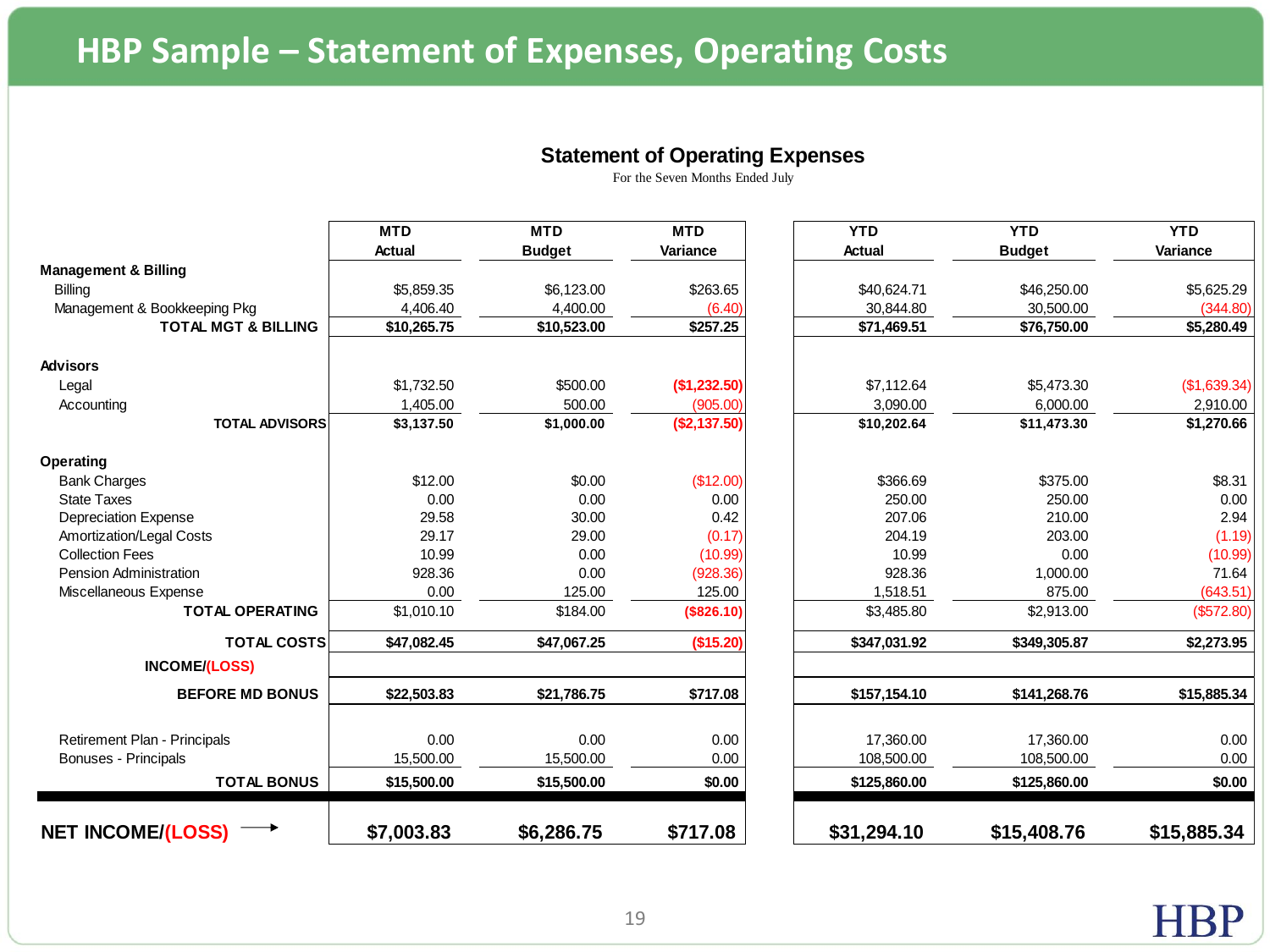## **Report Appendix Schedules**

- 12. The HBP Financial Reporting system supports an unlimited variety of supporting and detailed schedules. Some of these include *(Pages 21-33):*
	- a. Cash Transaction Log
	- b. Display of Advisory Fees
	- c. Technical Cost Recovery Summary
	- d. Individual MD Expense Detail
	- e. Individual MD Costs for CME, License and Dues
	- f. Disability Insurance, by Physician
	- g. Schedule of Part A payments by location on a cash and accrual basis
	- h. Interest Income and Bank Fees
	- i. Malpractice Insurance Detail by MD and entity
	- j. Employee Payroll Display
	- k. Special Accounts Receivable
	- l. Retirement Plan Funding by MD
	- m. Salaries and Bonuses displayed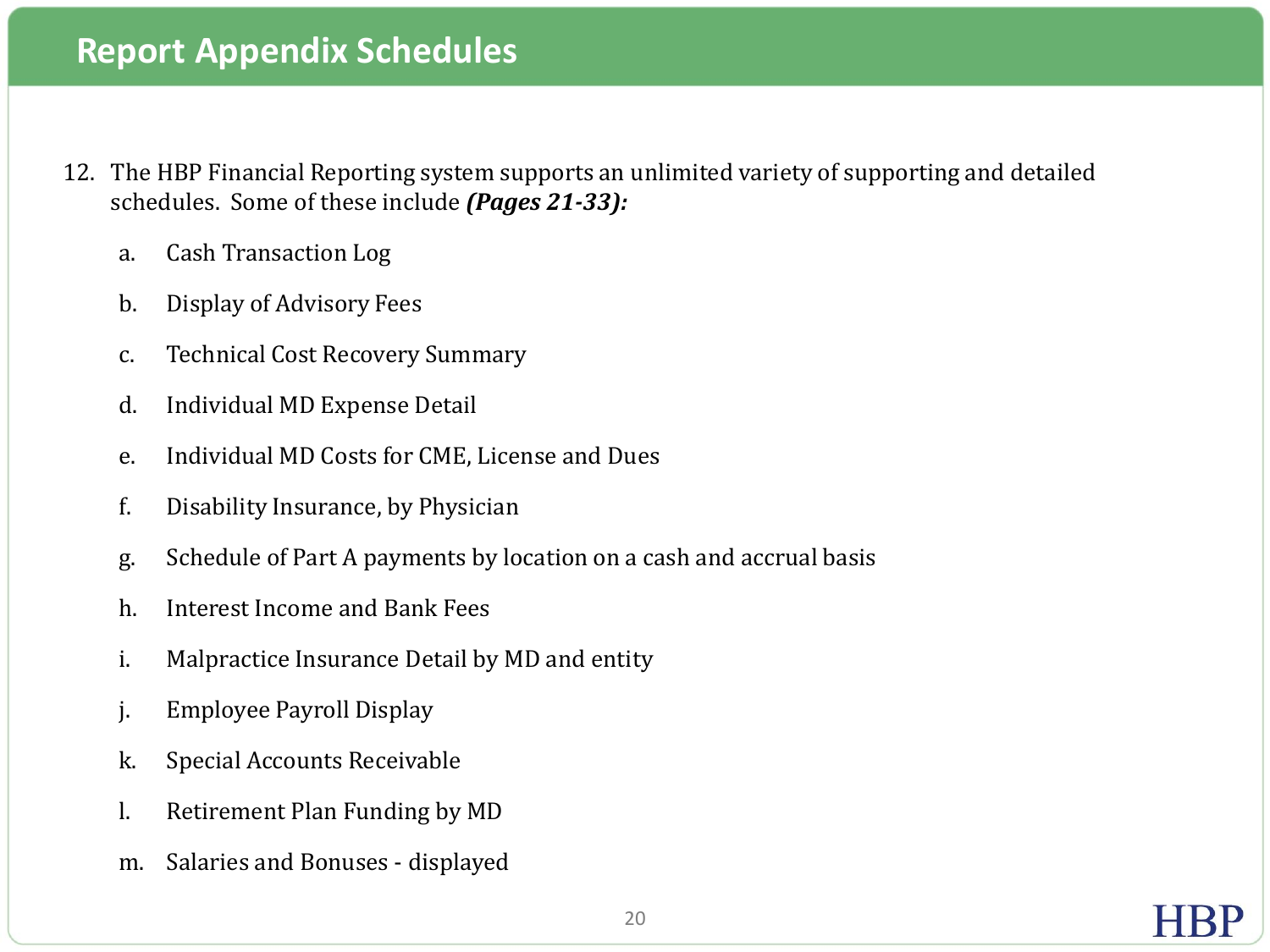# **HBP Sample - Cash Transaction Log**

|                                                                                                                                                 |                                                                                                                                                                                         | practice's cash position                            | Log of all cash accounts and the activity within<br>each for the purpose of monitoring the              |                                                                            | <b>Cash Transaction Log</b>        | July        |                                                                                                                                           |                                               |                                                              |                                                 |                                    |
|-------------------------------------------------------------------------------------------------------------------------------------------------|-----------------------------------------------------------------------------------------------------------------------------------------------------------------------------------------|-----------------------------------------------------|---------------------------------------------------------------------------------------------------------|----------------------------------------------------------------------------|------------------------------------|-------------|-------------------------------------------------------------------------------------------------------------------------------------------|-----------------------------------------------|--------------------------------------------------------------|-------------------------------------------------|------------------------------------|
| <b>DATE</b>                                                                                                                                     | <b>REFERENCE</b>                                                                                                                                                                        | Л<br><b>REGULAR</b><br><b>CHECKING</b><br>#9999999  | ⇩<br><b>MONEY</b><br><b>MARKET</b><br><b>CHECKING</b><br>#8888888                                       | $\overline{\mathbb{I}}$<br><b>BUSINESS</b><br><b>SAVINGS</b><br>#123456789 | <b>CUMULATIVE</b><br><b>TOTALS</b> | <b>DATE</b> | <b>REFERENCE</b>                                                                                                                          | <b>REGULAR</b><br><b>CHECKING</b><br>#9999999 | <b>MONEY</b><br><b>MARKET</b><br><b>CHECKING</b><br>#8888888 | <b>BUSINESS</b><br><b>SAVINGS</b><br>#123456789 | <b>CUMULATIVE</b><br><b>TOTALS</b> |
|                                                                                                                                                 | Beginning Balance<br><b>DEPOSITS:</b><br>FSG Deposits Through July 31                                                                                                                   | 180                                                 | 6,485                                                                                                   | 45,192<br>58,243                                                           | 51,857                             |             | <b>WITHDRAWALS:</b><br>7/8 Check Run (#1064-1072)<br>7/18 Check Run (#1073-1080)<br>7/23 Check Run (#1081)<br>7/30 Check Run (#1082-1084) |                                               | (9, 852)<br>(2, 466)<br>(928)<br>(3,895)                     |                                                 |                                    |
|                                                                                                                                                 | 7/22 Collections                                                                                                                                                                        |                                                     | 179                                                                                                     |                                                                            |                                    |             | <b>Patient Refunds</b><br>7/2 Checks (#10155-10165)<br>7/23 Checks (#10166-10170)<br><b>Voided Checks</b>                                 |                                               | (476)<br>(488)                                               |                                                 |                                    |
|                                                                                                                                                 | $7/8$ Part A<br><b>INTEREST</b>                                                                                                                                                         |                                                     | 10,800<br>522                                                                                           | 77                                                                         | 599                                |             | <b>Miscellaneous</b><br>7/15 Service Charge                                                                                               |                                               | (12)                                                         |                                                 |                                    |
|                                                                                                                                                 | <b>TOTAL DEPOSITS</b><br><b>TRANSFERS:</b><br>7/02 #0701966985<br>7/5 #07039612054<br>7/08 #0705966754<br>7/16 #0715965426<br>7/18 #0717968622<br>7/22 #0719967265<br>7/29 #07269611189 | $\mathbf{0}$<br>18,000.00<br>20,000.00<br>16,000.00 | 11,501<br>25,000.00<br>(18,000.00)<br>35,000.00<br>(20,000.00)<br>22,000.00<br>(16,000.00)<br>18,000.00 | 58,320<br>(25,000.00)<br>(35,000.00)<br>(22,000.00)<br>(18,000.00)         | 69,821                             |             | <b>Payroll Transactions</b><br>$7/9$ Payroll checks & taxes<br>$7/19$ Payroll checks & taxes                                              | (33, 372)<br>(19, 915)                        |                                                              |                                                 |                                    |
|                                                                                                                                                 | <b>TOTAL TRANSFERS</b>                                                                                                                                                                  | \$54,000                                            | \$46,000                                                                                                | (\$100,000)                                                                | \$0                                |             | TOTAL WITHDRAWALS                                                                                                                         | $(*53,287)$                                   | ( \$18, 118)                                                 | \$0                                             | $(*71,405)$                        |
| <b>CURRENT BALANCE</b><br>\$893<br>\$45,868<br>\$3,512<br>Bulk of available funds are<br>kept in money market for<br>maximum interest \$.<br>21 |                                                                                                                                                                                         |                                                     |                                                                                                         |                                                                            |                                    |             |                                                                                                                                           |                                               |                                                              | \$50,274                                        |                                    |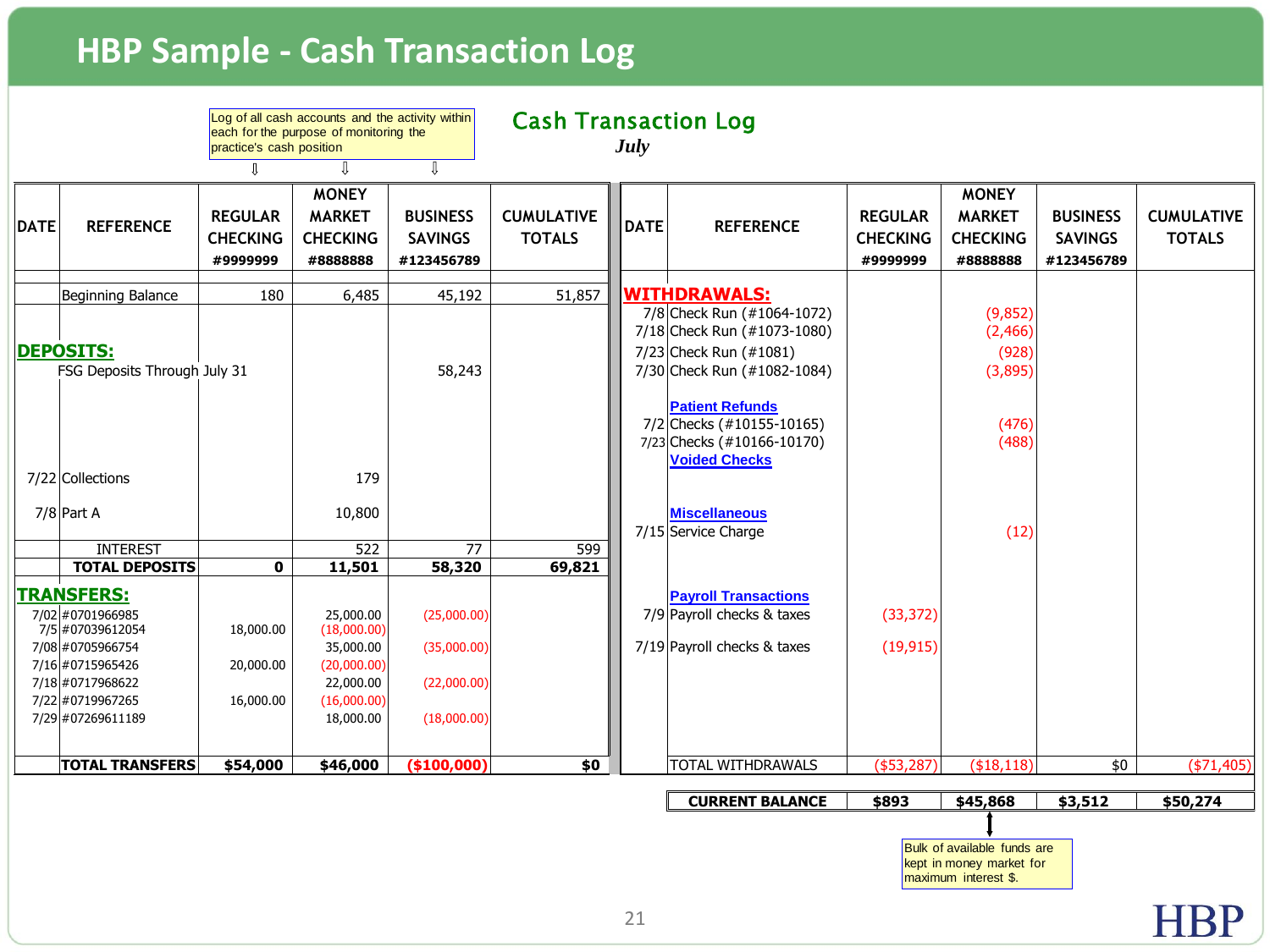# **HBP Sample – Display of Advisor Fees**

### **Advisor Fees**

For the Seven Months Ended July

| <b>INVOICE</b><br><b>CHECK</b><br><b>CHECK</b><br><b>PERIOD</b><br><b>DATE</b><br><b>WORK COMPLETED</b><br>#<br><b>AMOUNT</b><br># |               |  |  |  |  |  |
|------------------------------------------------------------------------------------------------------------------------------------|---------------|--|--|--|--|--|
| ATTORNEYS, P.C.                                                                                                                    |               |  |  |  |  |  |
| 78037<br>1/29<br>992<br><b>December Letters</b>                                                                                    | \$535.28      |  |  |  |  |  |
| 78539<br>1/31<br>994<br><b>Review Retirement, Vesting</b>                                                                          | 1,128.95      |  |  |  |  |  |
| 79303<br>2/28<br>1011<br>New MD issues                                                                                             | 952.38        |  |  |  |  |  |
| 5/01<br>79943<br>1032<br>Hospital contract Issues                                                                                  | 1,577.29      |  |  |  |  |  |
| Doctor Issues<br>80581<br>6/24<br>1063                                                                                             | 1,186.24      |  |  |  |  |  |
| 81063<br>7/8<br>1070<br>Investments                                                                                                | 1,732.50      |  |  |  |  |  |
|                                                                                                                                    |               |  |  |  |  |  |
| <b>Total Legal Fees</b>                                                                                                            | \$7,112.64    |  |  |  |  |  |
|                                                                                                                                    |               |  |  |  |  |  |
| <b>ACCOUNTANT, PC</b>                                                                                                              | <b>AMOUNT</b> |  |  |  |  |  |
| 2112<br>2/12<br>1009<br>Services Ended Dec. 31, Tax Planning                                                                       | \$970.00      |  |  |  |  |  |
| Prep form 1099, review Financials<br>2678<br>3/07<br>1012                                                                          | 330.00        |  |  |  |  |  |
| Review of FY Financial Activity<br>4/11<br>3209<br>1020                                                                            | 385.00        |  |  |  |  |  |
| State and Federal Corporate Income Tax returns<br>7/20<br>6109<br>1044                                                             | 1,405.00      |  |  |  |  |  |

nary of expenses what services were<br>for--useful in tracking Summary of expenses<br>and what services were<br>paid for--useful in tracking<br>amounts and nature of<br>expenses nts and nature of **ises**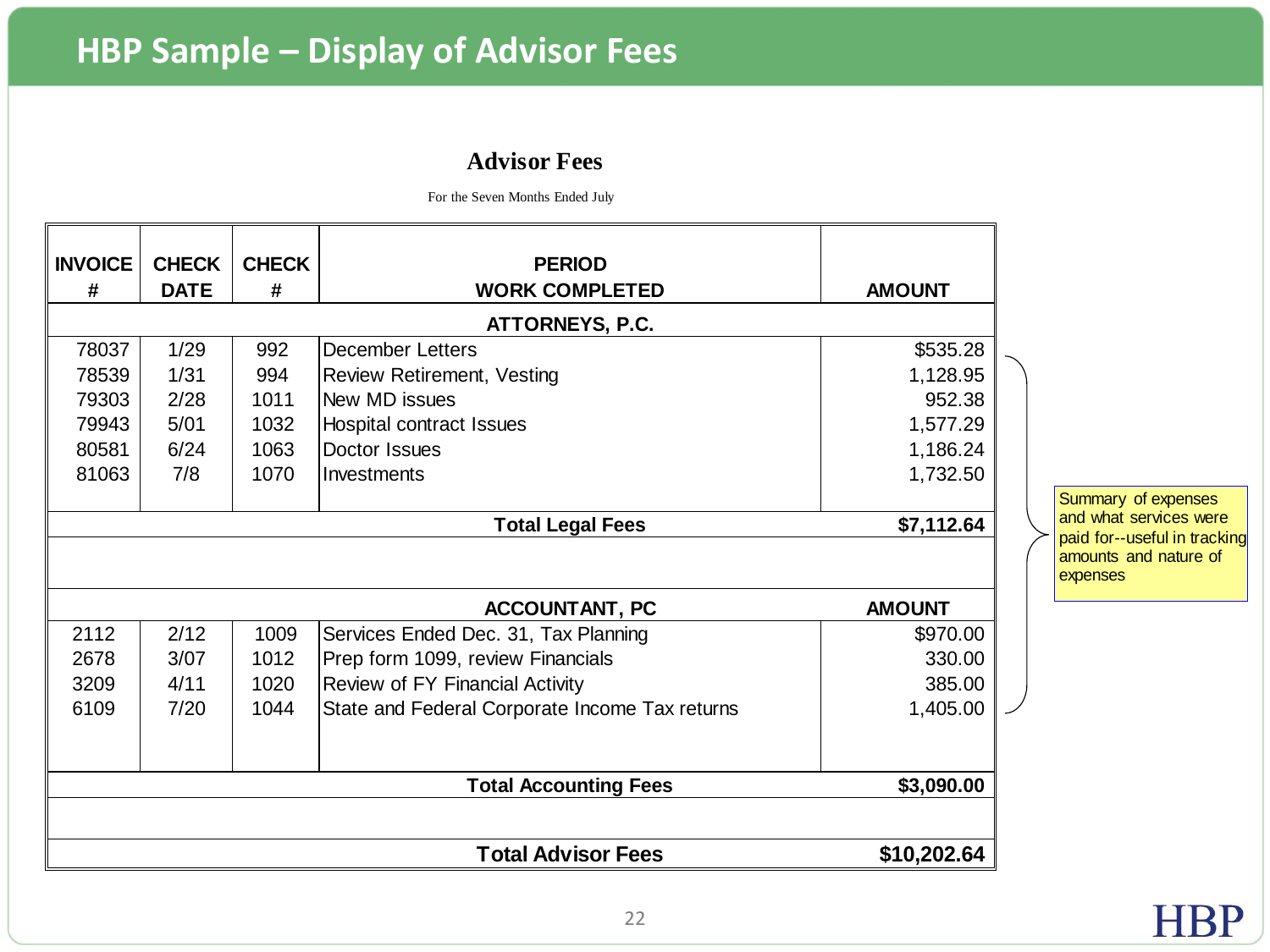### **TECHNICAL COST RECOVERY SUMMARY**

*For the Seven Months Ended July*

Analysis of TCR payments made and how they .<br>Analysis of TCR payments made and how they<br>were calculated--useful for tracking calculation<br>and expectation of expense for following month and expectation of expense for following month

|                                        | January       | February      | March          | April         | May              | June           | July         | Total             |
|----------------------------------------|---------------|---------------|----------------|---------------|------------------|----------------|--------------|-------------------|
| Number of cases<br>\$11 per case       | 35<br>385.00  | 41<br>451.00  | 49<br>539.00   | 43<br>473.00  | 42<br>462.00     | 40<br>440.00   | 35<br>385.00 | 285<br>\$3,135.00 |
| <b>Additional Parts</b><br>\$2.50 each | 0<br>0.00     | 2.50          | 0<br>0.00      | 0<br>0.00     | $\Omega$<br>0.00 | 0<br>0.00      | 0<br>0.00    | \$2.50            |
| <b>Total Due</b>                       | \$385.00      | \$453.50      | \$539.00       | \$473.00      | \$462.00         | \$440.00       | \$385.00     | \$3,137.50        |
| <b>Check Date</b><br>Amount Pd         | 2/7<br>385.00 | 3/2<br>453.50 | 4/25<br>539.00 | 5/9<br>473.00 | 6/11<br>462.00   | 7/18<br>440.00 |              | \$2,752.50        |
| <b>Amount Due</b>                      | \$0.00        | \$0.00        | \$0.00         | \$0.00        | \$0.00           | \$0.00         | \$385.00     | \$385.00          |

| <b>Cash Basis</b>                 |            |
|-----------------------------------|------------|
| Current year fees paid            | \$2,752.50 |
| Prior year fees paid in this year | 407.00     |
|                                   | \$3,159.50 |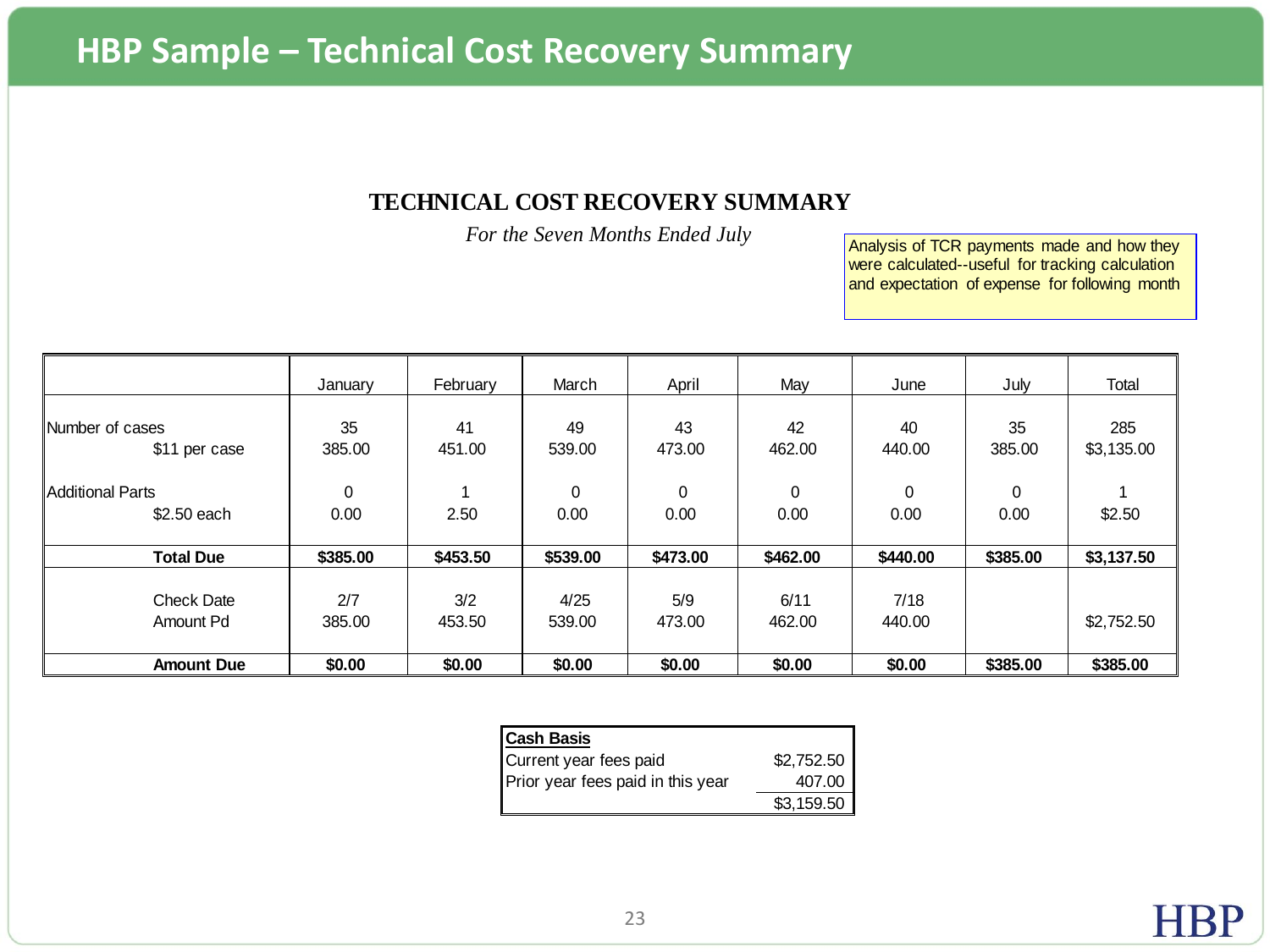# **HBP Sample – Individual MD Expense Detail**

**Individual Income & Expense Detail** *Physician X*

Schedule of expenses prepared for each physician in detail

|                                           | January                 | February    | March       | April       | May         | June        | July        | $Y-T-D$      |
|-------------------------------------------|-------------------------|-------------|-------------|-------------|-------------|-------------|-------------|--------------|
| Compensation:                             |                         |             |             |             |             |             |             |              |
| Salary                                    | \$8,800.00              | \$8,800.00  | \$8,800.00  | \$8,800.00  | \$8,800.00  | \$8,800.00  | \$8,800.00  | \$61,600.00  |
| <b>Bonuses</b>                            | 5,500.00                | 5,500.00    | 5,500.00    | 5,500.00    | 5,500.00    | 5,500.00    | 5,500.00    | 38,500.00    |
| Disability                                | 0.00                    | 483.16      | 241.58      | 241.58      | 241.58      | 241.58      | 252.34      | 1,701.82     |
| Disability-Additional Policy              | 0.00                    | 94.16       | 47.08       | 48.89       | 48.89       | 48.89       | 48.89       | 336.80       |
| Disability-Reimbursement                  | 0.00                    | 0.00        | 0.00        | 0.00        | 0.00        | 0.00        | 0.00        | 0.00         |
| <b>Total W-2 Income</b>                   | $\overline{$14,300.00}$ | \$14,877.32 | \$14,588.66 | \$14,590.47 | \$14,590.47 | \$14,590.47 | \$14,601.23 | \$102,138.62 |
|                                           |                         |             |             |             |             |             |             |              |
| lRetirement Plan                          | 0.00                    | 0.00        | 0.00        | 3,640.00    | 0.00        | 2,160.00    | 0.00        | 5,800.00     |
| <b>Total Income &amp; Retirement Plan</b> | \$14,300.00             | \$14,877.32 | \$14,588.66 | \$18,230.47 | \$14,590.47 | \$16,750.47 | \$14,601.23 | \$107,938.62 |
| CME:                                      |                         |             |             |             |             |             |             |              |
| Licenses/Fees                             | 0.00                    | 0.00        | 0.00        | 0.00        | 0.00        | 0.00        | 0.00        | 0.00         |
| Meetings/Seminars                         | 0.00                    | 0.00        | 0.00        | 0.00        | 0.00        | 0.00        | 350.00      | 350.00       |
| Subscriptions/Journals                    | 0.00                    | 0.00        | 0.00        | 0.00        | 0.00        | 0.00        | 63.15       | 63.15        |
| Meals and Entertainment                   | 0.00                    | 0.00        | 0.00        | 0.00        | 0.00        | 0.00        | 0.00        | 0.00         |
| Society Dues                              | 0.00                    | 0.00        | 0.00        | 1,000.00    | 0.00        | 0.00        | 150.00      | 1,150.00     |
| Association Dues                          | 0.00                    | 0.00        | 0.00        | 25.00       | 350.00      | 0.00        | 0.00        | 375.00       |
| Sub-total                                 | \$0.00                  | \$0.00      | \$0.00      | \$1,025.00  | \$350.00    | \$0.00      | \$563.15    | \$1,938.15   |
| Health Insurance                          | 449.84                  | 449.84      | 449.84      | 449.84      | 449.84      | 449.84      | 644.33      | 3,343.37     |
| <b>IDental Insurance</b>                  | 90.91                   | 90.91       | 90.91       | 90.91       | 90.91       | 90.91       | 104.96      | 650.42       |
| Accidental Death & Dismemberment          | 23.32                   | 23.32       | 23.32       | 23.32       | 23.32       | 23.32       | 24.92       | 164.84       |
| <b>Total Fringes</b>                      | \$564.07                | \$564.07    | \$564.07    | \$1,589.07  | \$914.07    | \$564.07    | \$1,337.36  | \$6,096.78   |
|                                           |                         |             |             |             |             |             |             |              |
| Other Individual Expenses:                |                         |             |             |             |             |             |             |              |
| Medical Reimbursement                     | 0.00                    | 439.97      | 785.59      | 0.00        | 0.00        | 0.00        | 0.00        | 1,225.56     |
| <b>Total Expenses</b>                     | \$0.00                  | \$439.97    | \$785.59    | \$0.00      | \$0.00      | \$0.00      | \$0.00      | \$1,225.56   |
| <b>Total MD Costs</b>                     | \$14,864.07             | \$15,881.36 | \$15,938.32 | \$19,819.54 | \$15,504.54 | \$17,314.54 | \$15,938.59 | \$115,260.96 |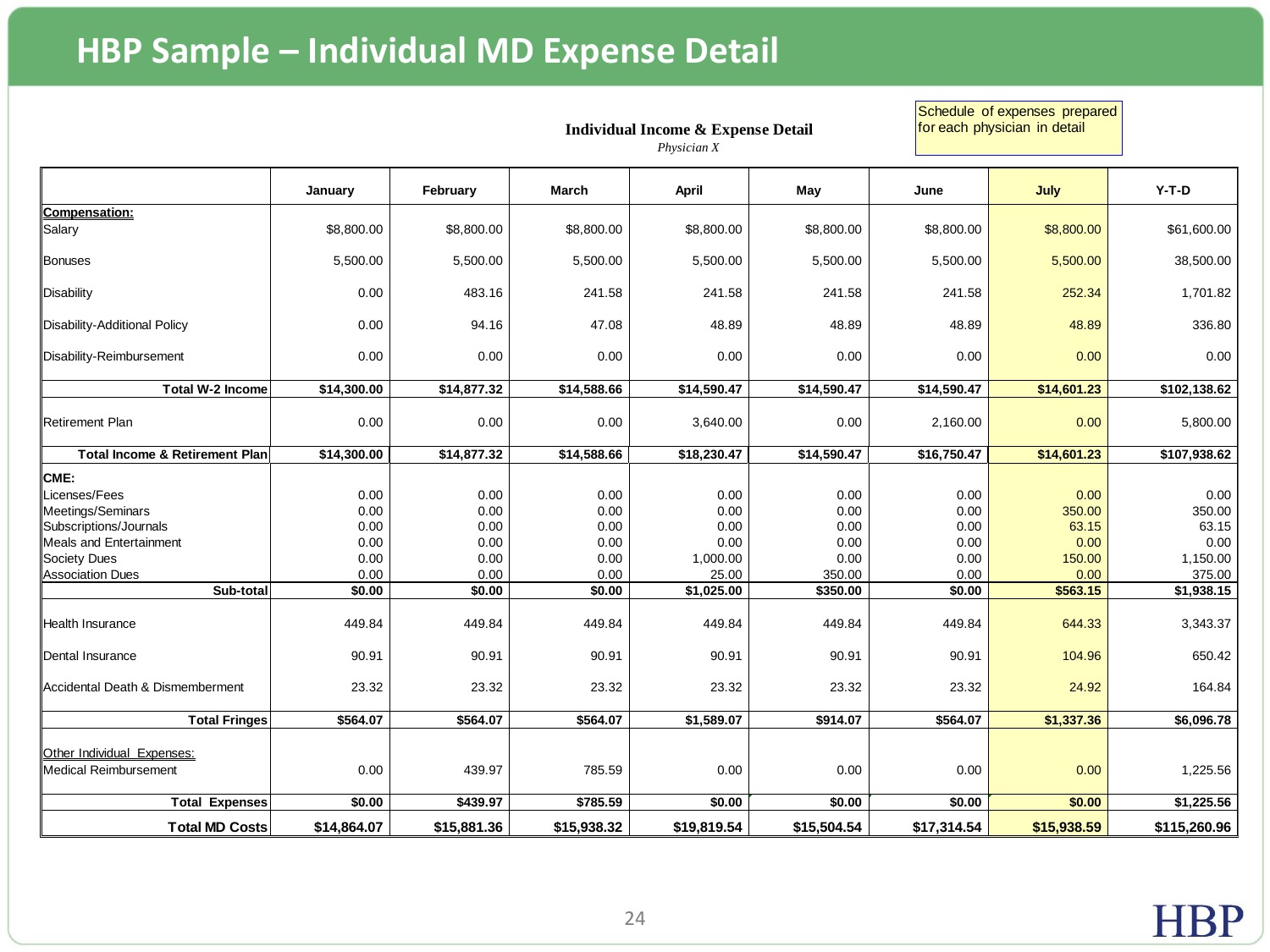# **HBP Sample – Individual MD Costs for CME, License & Dues**

#### **MD COSTS (CME & LICENSE DUES)**

Physician X For the Seven Months Ended July

| <b>CHECK</b> | <b>CHECK</b>  |                                                          |              |
|--------------|---------------|----------------------------------------------------------|--------------|
| <b>DATE</b>  | <b>NUMBER</b> | <b>DESCRIPTION</b>                                       | <b>TOTAL</b> |
| 7/6          | 1043          | Doctors Affairs Seminar                                  | 300.00       |
| 7/10         | 1084          | Medical Journal Subscription                             | 50.00        |
| 7/23         | 1113          | Medical Journal Subscription                             | 63.13        |
|              |               |                                                          |              |
|              |               |                                                          |              |
|              |               |                                                          |              |
|              |               | <b>TOTAL MEETINGS &amp; SEMINARS/DUES &amp; JOURNALS</b> | \$413.13     |

#### **LICENSES & FEES**

| <b>CHECK</b> | <b>CHECK</b>  |                       |              |
|--------------|---------------|-----------------------|--------------|
| <b>DATE</b>  | <b>NUMBER</b> | <b>DESCRIPTION</b>    | <b>TOTAL</b> |
|              |               |                       |              |
|              |               |                       |              |
|              |               |                       |              |
|              |               | TOTAL LICENSES & FEES | \$0.00       |

Summary for the year of each doctor's continuing medical education for informational and tracking purposes

#### **ASSOCIATION & SOCIETY DUES**

|              |               |                                                           |              | <b>CHECK</b> | <b>CHECK</b>  |                                  |              |
|--------------|---------------|-----------------------------------------------------------|--------------|--------------|---------------|----------------------------------|--------------|
|              |               | <b>ITOTAL MEETINGS &amp; SEMINARS/DUES &amp; JOURNALS</b> | \$413.13     | <b>DATE</b>  | <b>NUMBER</b> | <b>DESCRIPTION</b>               | <b>TOTAL</b> |
|              |               |                                                           |              | 4/1          | 1028          | Membership                       | 25.00        |
|              |               |                                                           |              | 5/7          | 6205          | <b>Medical Society</b>           | 100.000,     |
|              |               |                                                           |              | 5/23         | 1049          | <b>Hospital Association Dues</b> | 350.00       |
|              |               |                                                           |              | 7/8          | 1067          | Society Dues                     | 150.00       |
|              |               | <b>LICENSES &amp; FEES</b>                                |              |              |               |                                  |              |
| <b>HECK:</b> | <b>CHECK</b>  |                                                           |              |              |               |                                  |              |
| <b>DATE</b>  | <b>NUMBER</b> | <b>DESCRIPTION</b>                                        | <b>TOTAL</b> |              |               | I TOTAL ASSOCIATION DUES         | \$1,525.00   |

| <b>ITOTAL CONTINUING MEDICAL EDUCATION COSTS</b> | \$1,938.13 |
|--------------------------------------------------|------------|
|--------------------------------------------------|------------|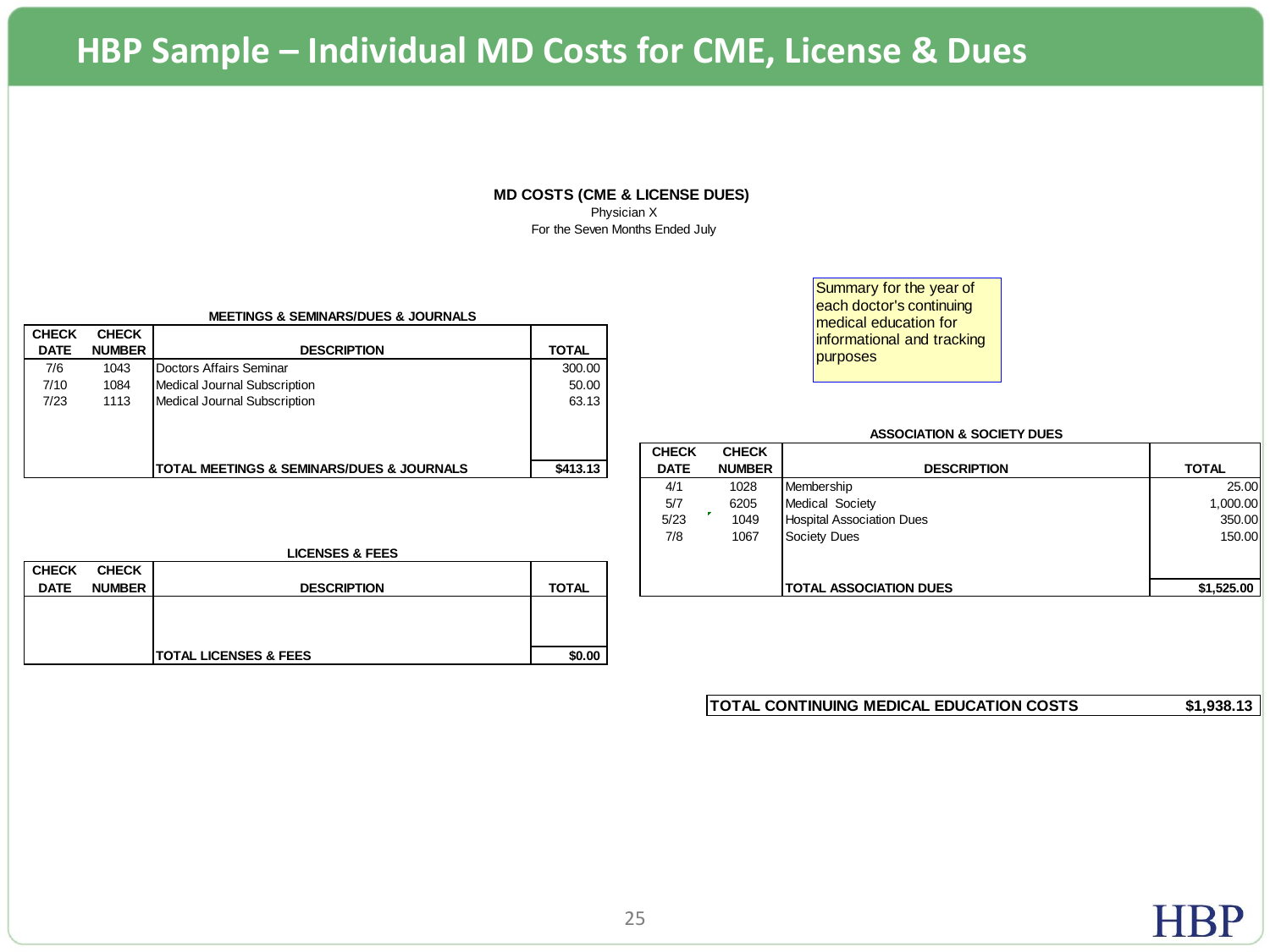# **Disability Insurance**

| <b>CHECK DATE</b> | <b>CHECK</b><br><b>NUMBER</b> | <b>MONTH</b>         | <b>Physician A</b> | <b>Physician B</b> | <b>Physician C</b> | <b>TOTAL</b> |
|-------------------|-------------------------------|----------------------|--------------------|--------------------|--------------------|--------------|
| $11$ -Jan         | 174                           | February             | 243.03             | 258.30             | 256.88             | 758.21       |
| 8-Feb             | 255                           | March                | 243.04             | 258.31             | 256.89             | 758.24       |
| 16-Mar            | 330                           | April                | 243.03             | 258.30             | 256.88             | 758.21       |
| 11-Apr            | 397                           | May                  | 240.50             | 258.31             | 256.89             | 755.70       |
| 11-May            | 466                           | June                 | 240.49             | 238.93             | 256.88             | 736.30       |
| 8-Jun             | 549                           | July                 | 240.50             | 238.93             | 256.89             | 736.32       |
| $11$ -Jul         | 616                           | August               | 219.13             | 238.93             | 236.50             | 694.56       |
|                   |                               |                      |                    |                    |                    |              |
|                   |                               |                      |                    |                    |                    |              |
|                   |                               | <b>TOTAL BILLING</b> | \$1,669.72         | \$1,750.01         | \$1,777.81         | \$5,197.54   |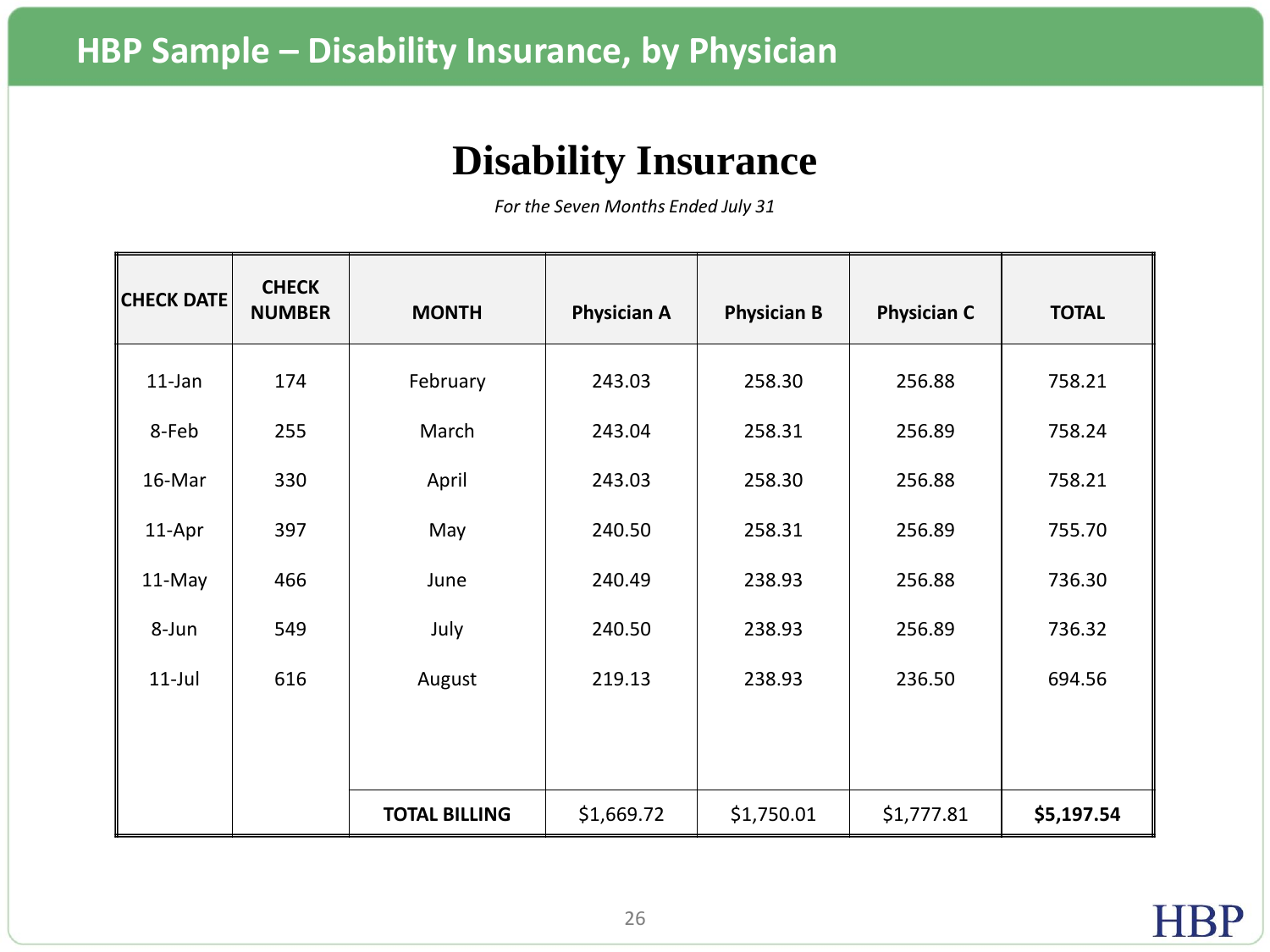### **Schedule of Part A Payments**

For the Seven Months Ended July 31

### **Hospital A**

|                                                         | <b>December</b> | <b>January</b>  | <b>February</b> | March     | <b>April</b> | May       | June      | <b>July</b> |
|---------------------------------------------------------|-----------------|-----------------|-----------------|-----------|--------------|-----------|-----------|-------------|
| <b>Hospital A Part A -</b><br><b>Scheduled Payments</b> | 32,414.70       | 32,414.70       | 32,414.70       | 32,414.70 | 32,414.70    | 32,414.70 | 32,414.70 | 32,414.70   |
| <b>Payment Period</b>                                   |                 | <b>December</b> | January         | February  | March        | April     | May       | June        |
| <b>Hospital A Part A -</b><br><b>Payment Received</b>   |                 | 32,414.70       | 32,414.70       | 32,414.70 | 32,414.70    | 32,414.70 | 32,414.70 | 32,414.70   |
| Due to/(from) Practice                                  | 32,414.70       | 32,414.70       | 32,414.70       | 32,414.70 | 32,414.70    | 32,414.70 | 32,414.70 | 32,414.70   |

### **Hospital B**

|                                                         | <b>January</b> | <b>February</b> | March     | <b>April</b> | May       | June      | <b>July</b> |
|---------------------------------------------------------|----------------|-----------------|-----------|--------------|-----------|-----------|-------------|
| <b>Hospital B Part A -</b><br><b>Scheduled Payments</b> | 16,207.33      | 16,207.33       | 16,207.33 | 16,207.33    | 16,207.33 | 16,207.33 | 16,207.33   |
| <b>Payment Period</b>                                   | January        | February        | March     | April        | Mav       | June      | <b>July</b> |
| <b>Hospital B Part A -</b><br><b>Payments Received</b>  | 16,207.33      | 16,207.33       | 16,207.33 | 16,207.33    | 16,207.33 | 16,207.33 | 16,207.33   |
| Due to/(from) Practice                                  | 0.00           | 0.00            | 0.00      | 0.00         | 0.00      | 0.00      | 0.00        |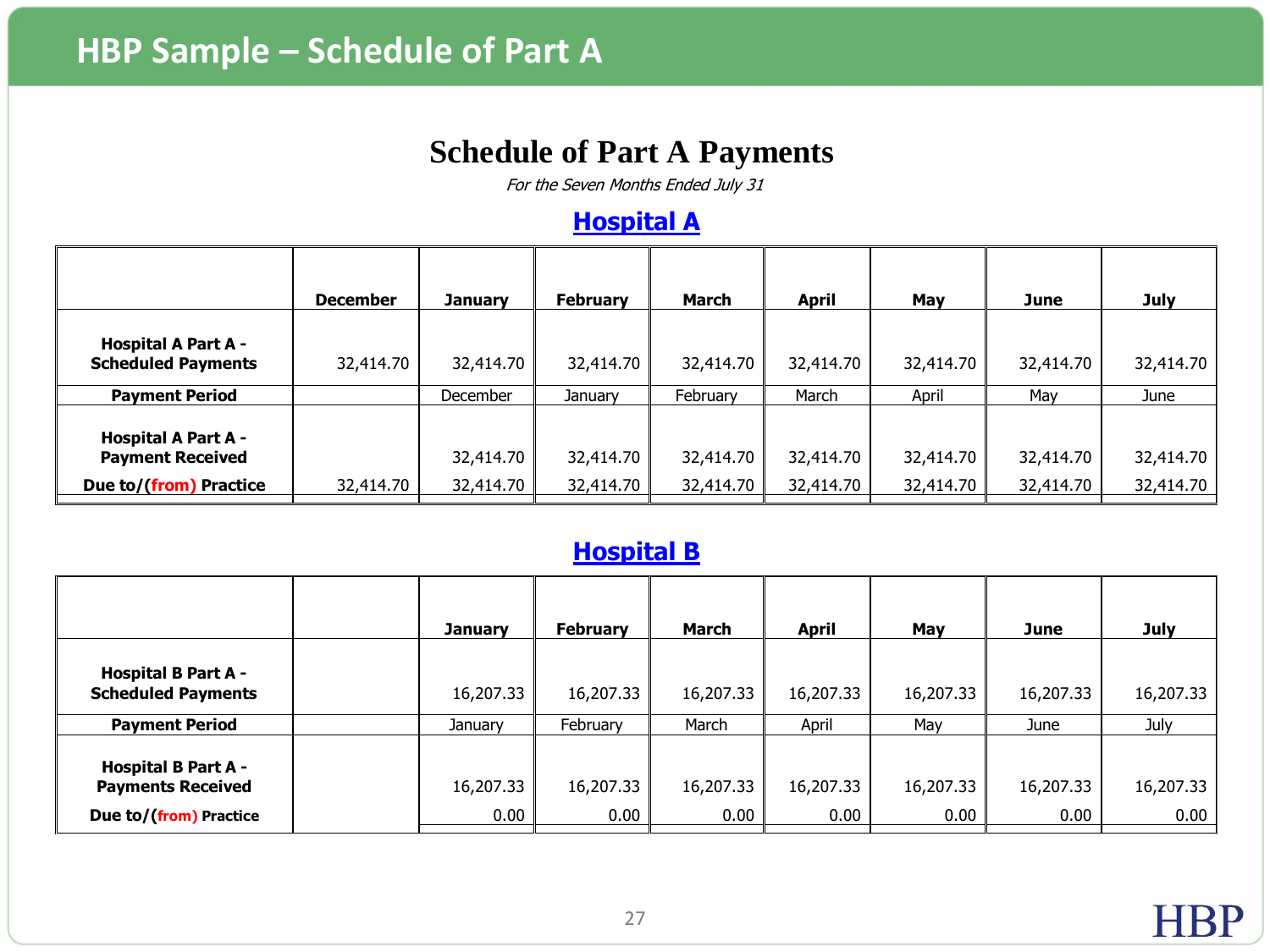# **Interest Income & Bank Fees**

| <b>DATE</b>       | <b>Business FMA</b><br>Account<br>XX 00123 | <b>Savings</b><br><b>Account</b><br>XX 01234 | <b>Money Market</b><br>Account<br>XX 0146 | <b>TOTAL</b> | $$15$ check copy fee &<br>\$150 Business FMA | <b>Bank Fees</b><br><b>Bank 1</b> | <b>Bank Fees</b><br>Bank 2 | <b>Bank Fees</b><br><b>Bank 3</b> | <b>TOTAL</b> |
|-------------------|--------------------------------------------|----------------------------------------------|-------------------------------------------|--------------|----------------------------------------------|-----------------------------------|----------------------------|-----------------------------------|--------------|
| <b>JANUARY</b>    | 2.91                                       | 2.80                                         | 40.25                                     | \$45.96      | <b>Annual Fee</b>                            | \$19.93                           | $*$ \$165.00               | \$0.00                            | \$184.93     |
|                   | 0.06%                                      | 0.10%                                        |                                           |              |                                              |                                   |                            |                                   |              |
| <b>FEBRUARY</b>   | 3.33                                       | 4.38                                         | 34.88                                     | \$42.59      |                                              | \$19.81                           | \$0.00                     | \$0.00                            | \$19.81      |
|                   | 0.06%                                      | 0.10%                                        |                                           |              |                                              |                                   |                            |                                   |              |
| <b>MARCH</b>      | 3.68                                       | 6.22                                         | 20.24                                     | \$30.14      |                                              | \$32.14                           | \$5.00                     | \$0.00                            | \$37.14      |
|                   | $0.06\%$                                   | 0.10%                                        |                                           |              |                                              |                                   |                            |                                   |              |
| <b>APRIL</b>      | 2.36                                       | 7.29                                         | 19.21                                     | \$28.86      |                                              | \$19.54                           | \$0.00                     | \$10.00                           | \$29.54      |
|                   | 0.01%                                      | 0.10%                                        |                                           |              |                                              |                                   |                            |                                   |              |
| MAY               | 1.18                                       | 9.27                                         | 15.81                                     | \$26.26      |                                              | \$18.57                           | \$0.00                     | \$10.00                           | \$28.57      |
|                   | 0.01%                                      | 0.11%                                        |                                           |              |                                              |                                   |                            |                                   |              |
| <b>JUNE</b>       | 1.50                                       | 7.41                                         | 0.65                                      | \$9.56       |                                              | \$18.43                           | \$0.00                     | \$28.00                           | \$46.43      |
|                   | 0.01%                                      | 0.14%                                        |                                           |              |                                              |                                   |                            |                                   |              |
| <b>JULY</b>       | 0.58                                       | 0.30                                         | 0.20                                      | \$1.08       |                                              | \$18.39                           | \$0.00                     | \$0.00                            | \$18.39      |
|                   | 0.01%                                      | 0.08%                                        |                                           |              |                                              |                                   |                            |                                   |              |
| <b>YTD TOTALS</b> | \$15.54                                    | \$37.67                                      | \$131.24                                  | \$184.45     |                                              | \$146.81                          | \$170.00                   | \$48.00                           | \$364.81     |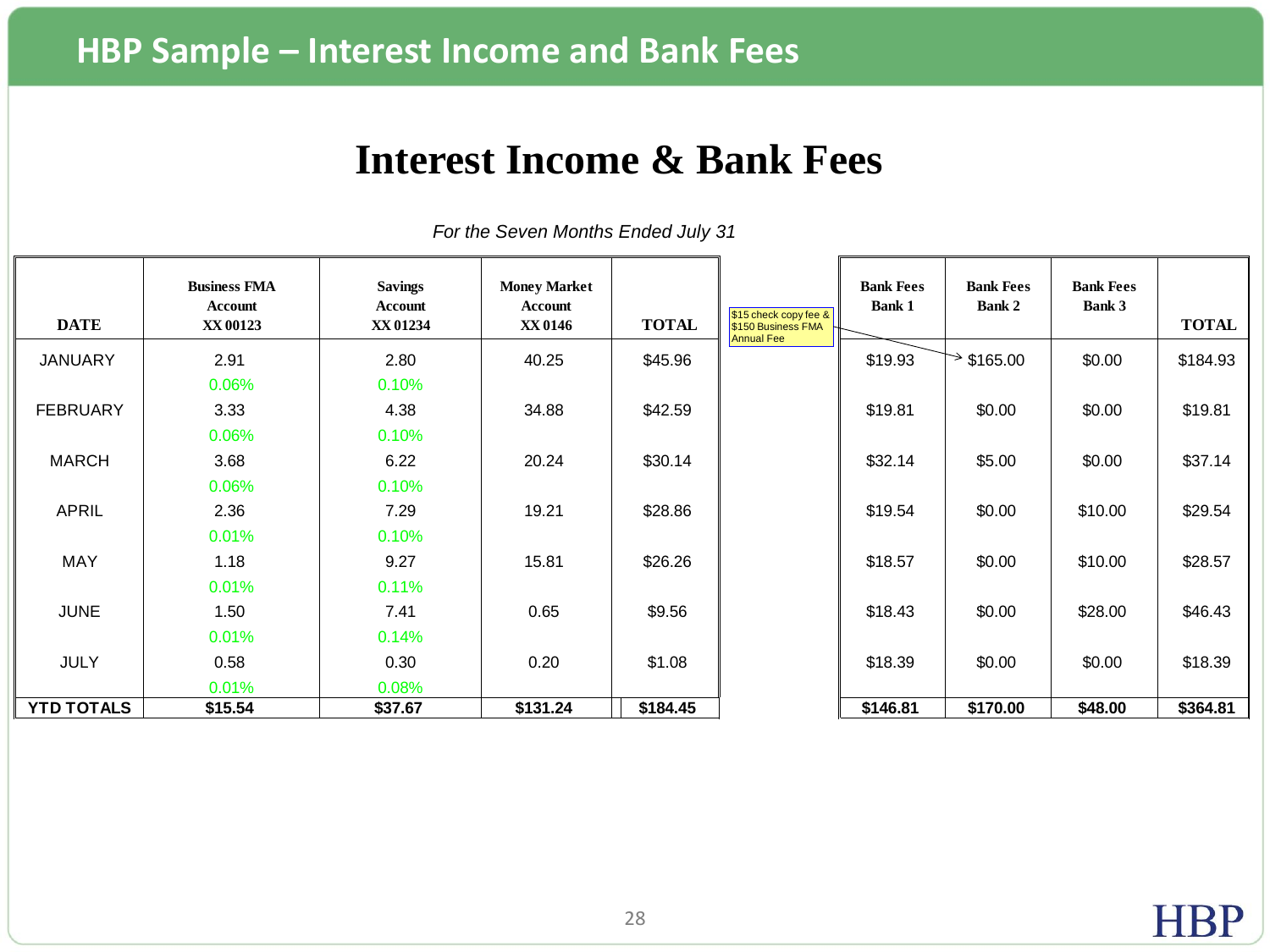# **Malpractice Insurance**

| <b>CHECK</b><br><b>DATE</b> | <b>CHECK</b><br><b>NUMBER</b> | <b>DESCRIPTION</b>           |          | <b>Physician A   Physician B  </b> |            | <b>Physician C</b> Physician D   Physician E |            | <b>Practice</b><br>Cost | <b>TOTAL</b> |
|-----------------------------|-------------------------------|------------------------------|----------|------------------------------------|------------|----------------------------------------------|------------|-------------------------|--------------|
| 9-Mar                       | 309                           | 2nd QTR Installment          | 2,411.25 | 2,411.25                           | 2,411.25   | 2,674.50                                     | 2,939.50   | 1,689.25                | 14,537.00    |
| 8-Jun                       | 548                           | 3rd QTR Installment          | 3,069.00 | 3,069.00                           | 3,069.00   | 3,376.00                                     | 3,280.00   | 2,413.00                | 18,276.00    |
|                             |                               |                              |          |                                    |            |                                              |            |                         |              |
|                             |                               |                              |          |                                    |            |                                              |            |                         |              |
|                             |                               | TOTAL MALPRACTICE \$5,480.25 |          | \$5,480.25                         | \$5,480.25 | \$6,050.50                                   | \$6,219.50 | \$4,102.25              | \$32,813.00  |

| <b>1st Quarter Policy Paid in December</b> |  |  |  |                                                                                                                                            |  |  |  |  |
|--------------------------------------------|--|--|--|--------------------------------------------------------------------------------------------------------------------------------------------|--|--|--|--|
|                                            |  |  |  | $\vert$ \$3,726.75 $\vert$ \$3,726.75 $\vert$ \$3,726.75 $\vert$ \$4,077.50 $\vert$ \$3,621.00 $\vert$ \$3,137.25 $\vert$ <b>22,016.00</b> |  |  |  |  |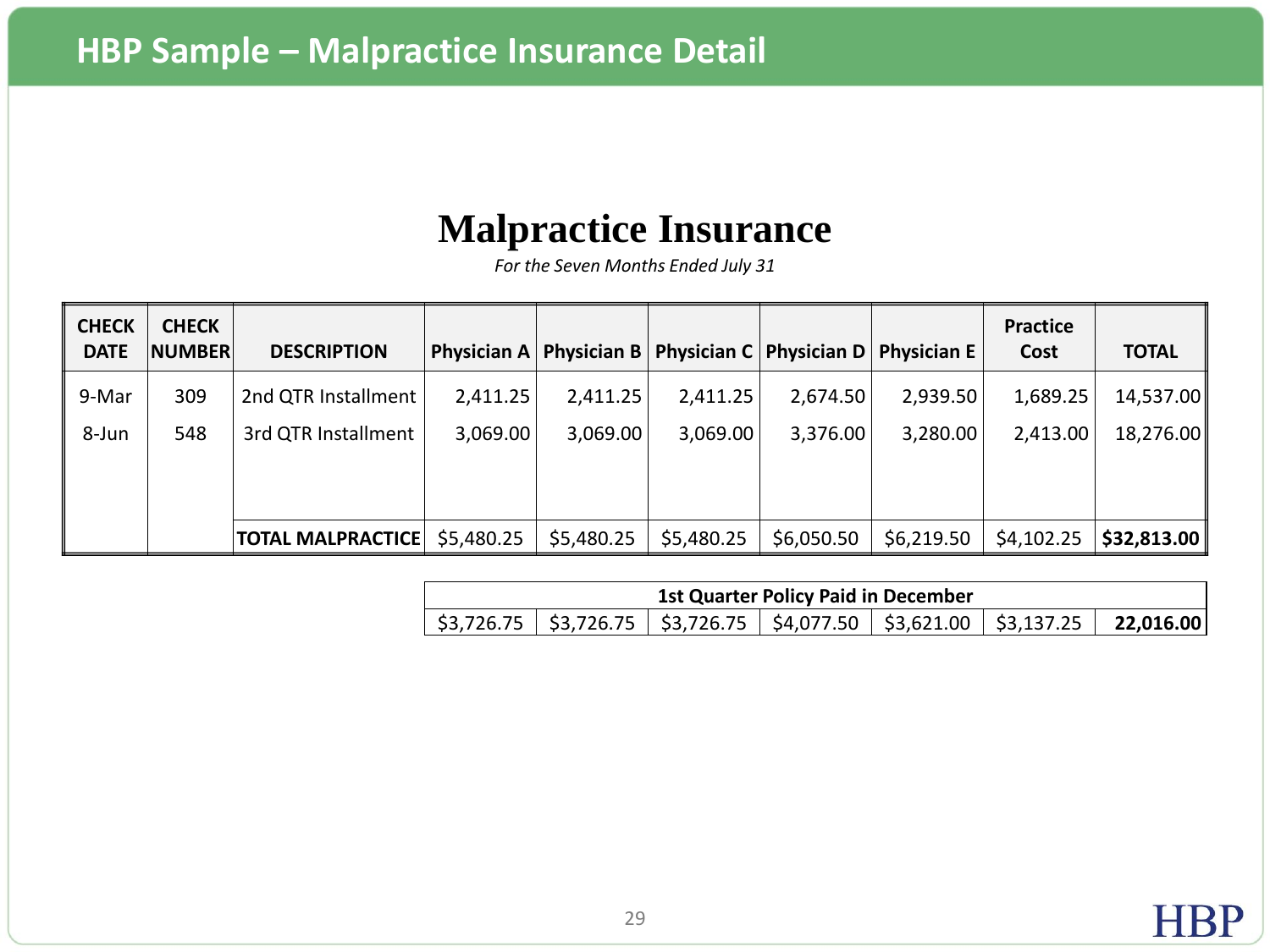### Employee Payroll

For the Seven Months Ended July 31

**Employee 1**

|                   | January    | February   | March      | Apri       | May        | June       | July       | Total     |
|-------------------|------------|------------|------------|------------|------------|------------|------------|-----------|
|                   |            |            |            |            |            |            |            |           |
| <b>Check Date</b> | 1/25       | 2/25       | 3/25       | 4/25       | 5/25       | 6/24       | 7/25       |           |
| Amount Paid       | \$7.916.67 | \$7,916.67 | \$9,104.16 | \$8,312.50 | \$8,312.50 | \$8,312.50 | \$8,312.50 | 58,187.50 |

#### **PER DIEMS**

|                               | January  | February   | March      | April      | May        | June       | July     | Total      |
|-------------------------------|----------|------------|------------|------------|------------|------------|----------|------------|
| <b>Check Date</b>             | 1/25     | 2/25       | 3/25       | 4/25       | 5/25       | 6/24       | 7/25     |            |
| Per Diem 1                    | \$992.25 | \$1,047.38 | \$1,074.94 | \$1,727.25 | \$1,240.31 | \$1,120.88 | \$946.31 | \$8,149.32 |
| Per Diem 2                    | 1,762.50 | 225.00     | 0.00       | 0.00       | 450.00     | 450.00     | 225.00   | 3,112.50   |
| Per Diem 3                    | 60.00    | 0.00       | 0.00       | 0.00       | 0.00       | 0.00       | 0.00     | 60.00      |
| Per Diem 4                    | 0.00     | 0.00       | 0.00       | 0.00       | 0.00       | 210.00     | 180.00   | 390.00     |
| Per Diem 5                    | .240.00  | 0.00       | 1,380.00   | 3,812.00   | 356.10     | 0.00       | 911.22   | 7,699.32   |
| Per Diem 6                    | 0.00     | 0.00       | 0.00       | 0.00       | 0.00       | 0.00       | 0.00     | 0.00       |
| <b>TOTAL PER DIEM PAYROLL</b> | 4,054.75 | 1,272.38   | 2,454.94   | 5,539.25   | 2,046.41   | 1,780.88   | 2,262.53 | 19,411.14  |

**TOTAL EMPLOYEE PAYROLL \$ 77,598.64**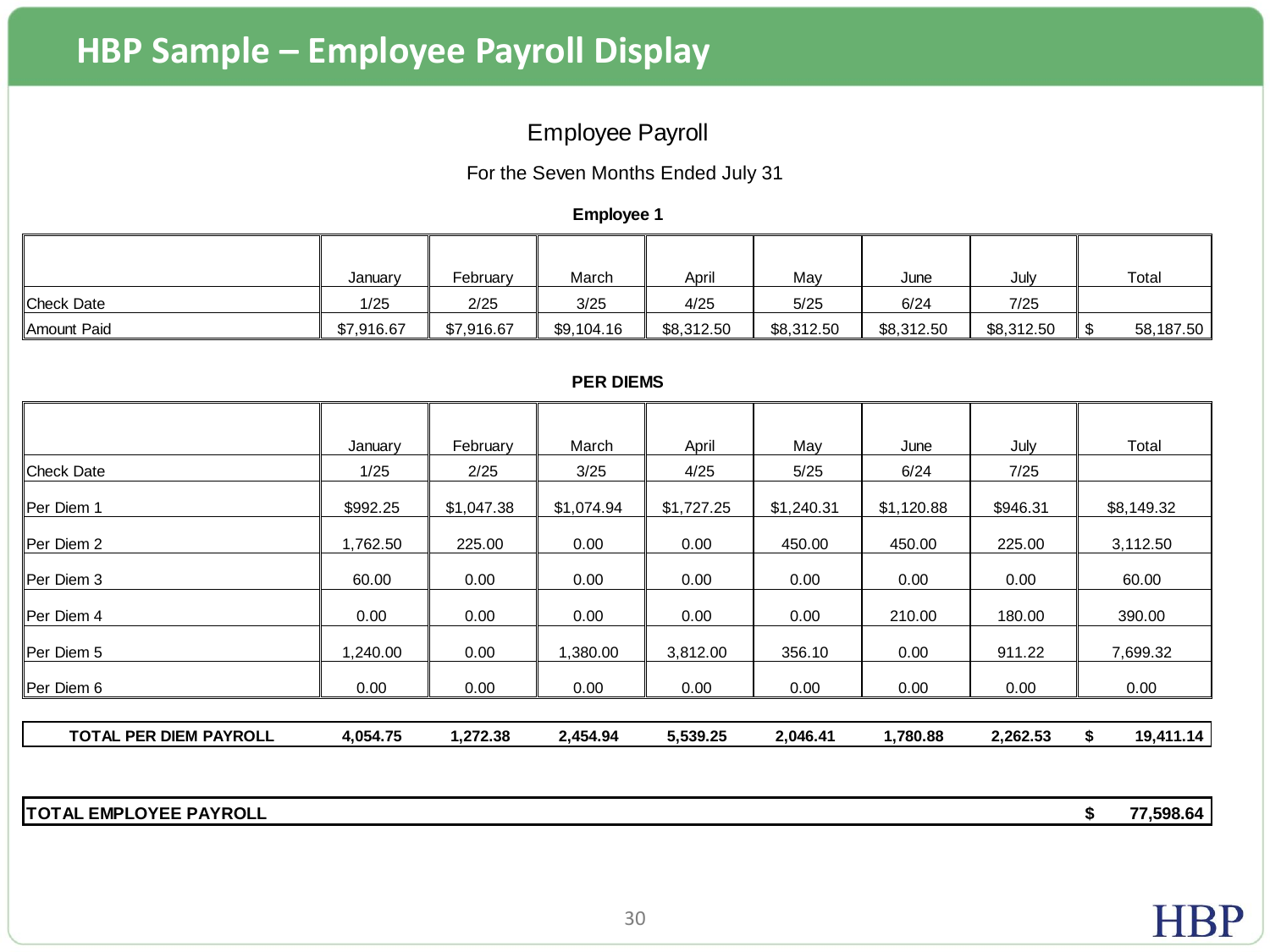# **Special Accounts Receivable**

#### **Dermatology Slide Prep- Outside Physician**

|                 | $Jan$     | <b>Feb</b>                     | <b>Mar</b>      | <b>Apr</b> | <b>May</b> | $Jun$    | $Jul$       | <b>Total</b> | November = $$40.00$<br>December = $$25.00$ |
|-----------------|-----------|--------------------------------|-----------------|------------|------------|----------|-------------|--------------|--------------------------------------------|
|                 |           |                                |                 |            |            |          |             | 65           | Balance                                    |
| Amount billed   | 35        | 50<br>$\overline{\phantom{a}}$ | 15 <sub>l</sub> | $^{45}$    | 40         | 20       | 10          | 215          |                                            |
| Amount received | $\pmb{0}$ | 25                             | 125             | 15         | $\bf{0}$   | 85       | $\mathbf 0$ | 250          |                                            |
| A/R             | 100       | 125                            | 15              | 45         | 85         | 20       | 30          | 30           |                                            |
|                 |           |                                |                 |            |            |          |             |              |                                            |
| Check Number    |           |                                | 372             |            |            | 546      |             |              |                                            |
| Date Paid       |           | 6/8<br>3/30                    |                 |            |            |          |             |              |                                            |
| Amount Paid     |           | \$150.00<br>\$15.00            |                 |            |            | \$165.00 |             |              |                                            |
|                 |           |                                |                 |            |            |          |             |              |                                            |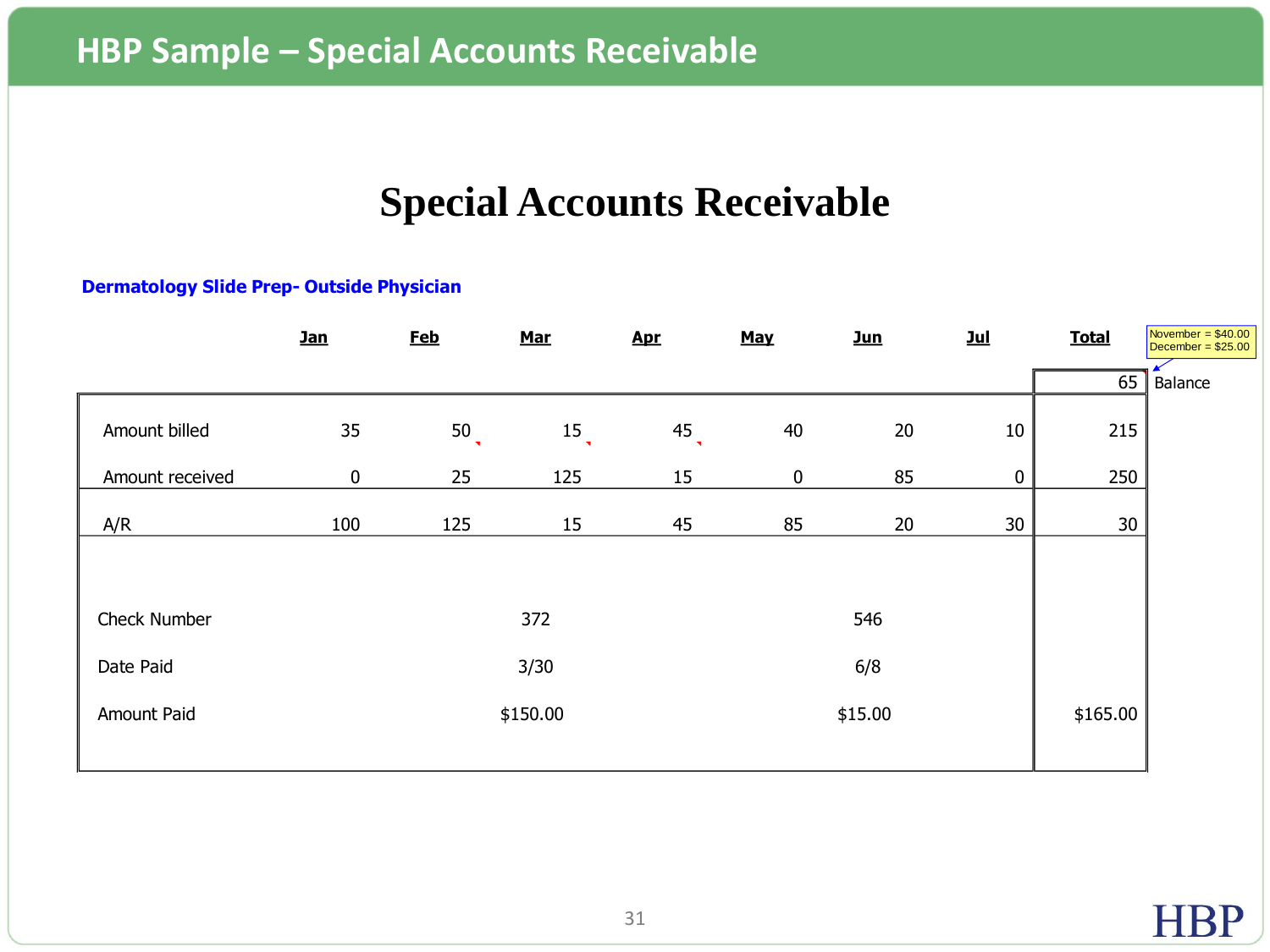### **Retirement Plan Funding**

| <b>CHECK</b><br><b>DATE</b> | <b>DATES</b><br><b>COVERED</b>                    | Partner 1   | Partner <sub>2</sub> | Partner <sub>3</sub> | Partner 4   | Partner 5   | <b>TOTAL</b><br><b>WITHHELD</b> |
|-----------------------------|---------------------------------------------------|-------------|----------------------|----------------------|-------------|-------------|---------------------------------|
|                             | 401(k) Withheld (Employee Funded)                 |             |                      |                      |             |             |                                 |
| 1/25                        | <b>JANUARY</b>                                    | 0.00        | 2,200.00             | 2,200.00             | ,650.00     | 1,000.00    | 7,050.00                        |
| 2/25                        | <b>FEBRUARY</b>                                   | 2,200.00    | 2,200.00             | 2,200.00             | 1,650.00    | 1,000.00    | 9,250.00                        |
| 3/25                        | <b>MARCH</b>                                      | 2,200.00    | 2,200.00             | 2,200.00             | 1,650.00    | 1,000.00    | 9,250.00                        |
| 4/25                        | <b>APRIL</b>                                      | 2,200.00    | 2,200.00             | 2,200.00             | 1,650.00    | 1,000.00    | 9,250.00                        |
| 5/25                        | <b>MAY</b>                                        | 2,200.00    | 2,200.00             | 2,200.00             | 1,650.00    | 1,000.00    | 9,250.00                        |
| 6/24                        | <b>JUNE</b>                                       | 2,200.00    | 2,200.00             | 2,200.00             | ,650.00     | 1,000.00    | 9,250.00                        |
| 7/25                        | <b>JULY</b>                                       | 2,200.00    | 2,200.00             | 2,200.00             | ,650.00     | 1,000.00    | 9,250.00                        |
| <b>Total Withheld</b>       |                                                   | \$13,200.00 | \$15,400.00          | \$15,400.00          | \$11,550.00 | \$7,000.00  | 62,550.00                       |
|                             | 3% Safe Harbor & 4% Match Paid (Practice Expense) |             |                      |                      |             |             |                                 |
| 1/25                        | <b>JANUARY</b>                                    | 0.00        | 1,715.00             | 1,715.00             | 1,715.00    | 1,312.50    | 6,457.50                        |
| 2/25                        | <b>FEBRUARY</b>                                   | 2,450.00    | 1,715.00             | 1,715.00             | 1,715.00    | 1,370.83    | 8,965.83                        |
| 3/25                        | <b>MARCH</b>                                      | 1,715.00    | 1,715.00             | 1,715.00             | 1,715.00    | 1,341.67    | 8,201.67                        |
| 4/25                        | <b>APRIL</b>                                      | 1,715.00    | 1,715.00             | 1,715.00             | 1,715.00    | 1,341.67    | 8,201.67                        |
| 5/25                        | <b>MAY</b>                                        | 1,715.00    | 1,715.00             | 1,715.00             | 1,715.00    | 1,341.67    | 8,201.67                        |
| 6/24                        | <b>JUNE</b>                                       | 1,715.00    | 1,715.00             | 1,715.00             | 1,715.00    | 1,341.66    | 8,201.66                        |
| 7/25                        | JULY                                              | 1,715.00    | 1,715.00             | 1,715.00             | 1,715.00    | 1,341.67    | 8,201.67                        |
|                             |                                                   |             |                      |                      |             |             |                                 |
|                             | <b>Total Profit Sharing Paid</b>                  | \$11,025.00 | \$12,005.00          | \$12,005.00          | \$12,005.00 | \$9,391.67  | 56,431.67                       |
|                             | <b>GRAND TOTALS</b>                               | \$24,225.00 | \$27,405.00          | \$27,405.00          | \$23,555.00 | \$16,391.67 | \$118,981.67                    |